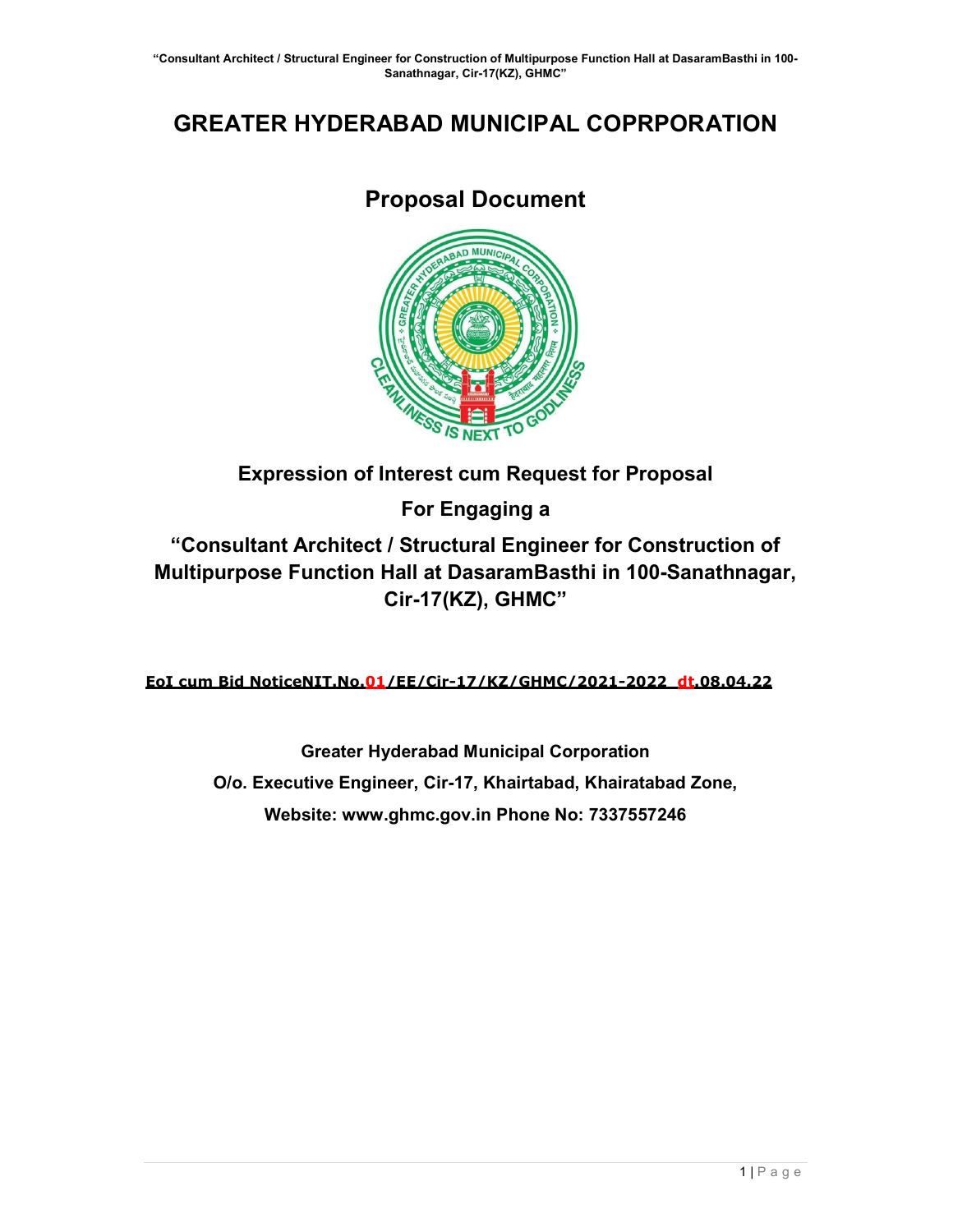# **Table of Contents**

| 1.      |                                                                             |  |  |  |  |
|---------|-----------------------------------------------------------------------------|--|--|--|--|
| 2.      |                                                                             |  |  |  |  |
|         |                                                                             |  |  |  |  |
|         | 2.1.                                                                        |  |  |  |  |
|         |                                                                             |  |  |  |  |
|         | 2.2.                                                                        |  |  |  |  |
| 3.      |                                                                             |  |  |  |  |
|         |                                                                             |  |  |  |  |
| 1.      |                                                                             |  |  |  |  |
| 2.      |                                                                             |  |  |  |  |
| 3.      |                                                                             |  |  |  |  |
| 4.      |                                                                             |  |  |  |  |
| 5.      |                                                                             |  |  |  |  |
| 6.      |                                                                             |  |  |  |  |
| 7.      |                                                                             |  |  |  |  |
|         |                                                                             |  |  |  |  |
| 1.      |                                                                             |  |  |  |  |
| 2.      |                                                                             |  |  |  |  |
| 3.      |                                                                             |  |  |  |  |
| 4.      |                                                                             |  |  |  |  |
| 5.      |                                                                             |  |  |  |  |
| 6.      |                                                                             |  |  |  |  |
| 7.      |                                                                             |  |  |  |  |
| 8.      |                                                                             |  |  |  |  |
| 9.      |                                                                             |  |  |  |  |
| 10.     | Interpretation of the clauses in the Tender Document / Contract Document 14 |  |  |  |  |
|         |                                                                             |  |  |  |  |
|         |                                                                             |  |  |  |  |
|         |                                                                             |  |  |  |  |
|         |                                                                             |  |  |  |  |
|         |                                                                             |  |  |  |  |
|         |                                                                             |  |  |  |  |
|         |                                                                             |  |  |  |  |
|         |                                                                             |  |  |  |  |
|         |                                                                             |  |  |  |  |
| $1_{-}$ |                                                                             |  |  |  |  |
|         | 1.1.                                                                        |  |  |  |  |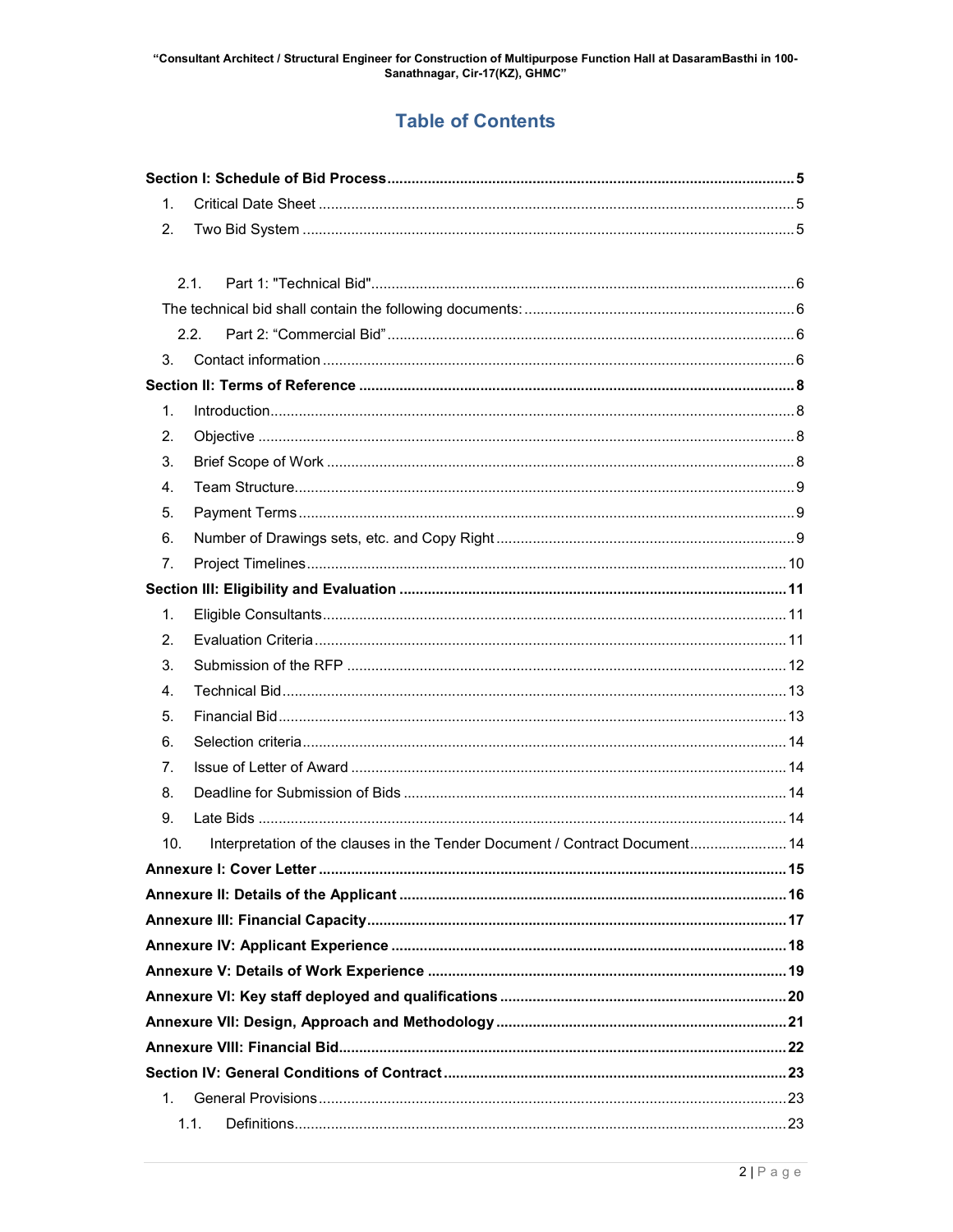# "Consultant Architect / Structural Engineer for Construction of Multipurpose Function Hall at DasaramBasthi in 100-<br>Sanathnagar, Cir-17(KZ), GHMC"

| 1.2.   |                                                                                  |  |
|--------|----------------------------------------------------------------------------------|--|
| 1.3.   |                                                                                  |  |
| 1.4.   |                                                                                  |  |
| 1.5.   |                                                                                  |  |
| 1.6.   |                                                                                  |  |
| 1.7.   |                                                                                  |  |
| 1.8.   |                                                                                  |  |
| 2.     | Commencement, Completion, Modification and Termination of Contract 24            |  |
| 2.1.   |                                                                                  |  |
| 2.2.   |                                                                                  |  |
| 2.3.   |                                                                                  |  |
| 2.4.   |                                                                                  |  |
| 2.5.   |                                                                                  |  |
| 2.5.1. |                                                                                  |  |
| 2.5.2. |                                                                                  |  |
| 2.5.3. |                                                                                  |  |
| 2.6.   |                                                                                  |  |
| 2.7.   |                                                                                  |  |
| 2.7.1. |                                                                                  |  |
| 2.7.2. |                                                                                  |  |
| 2.7.3. |                                                                                  |  |
| 2.7.4. |                                                                                  |  |
| 2.7.5. |                                                                                  |  |
| 3.     |                                                                                  |  |
| 3.1.   |                                                                                  |  |
| 3.2.   |                                                                                  |  |
| 3.2.1. | Consultant/ Firm not to benefit from Commissions, Discounts, etc. 27             |  |
| 3.2.2. |                                                                                  |  |
| 3.2.3. | Consultant/ Firm and Affiliates not to engage in certain Activities  28          |  |
| 3.2.4. |                                                                                  |  |
| 3.3.   |                                                                                  |  |
| 3.4.   |                                                                                  |  |
| 3.5.   |                                                                                  |  |
| 3.6.   |                                                                                  |  |
| 3.7.   | Documents prepared by the Consultant/ Firm to be the Property of the Employer 29 |  |
| 3.8.   |                                                                                  |  |
| 4.     |                                                                                  |  |
| 4.1.   |                                                                                  |  |
| 4.2.   |                                                                                  |  |
| 5.     |                                                                                  |  |
| 5.1.   |                                                                                  |  |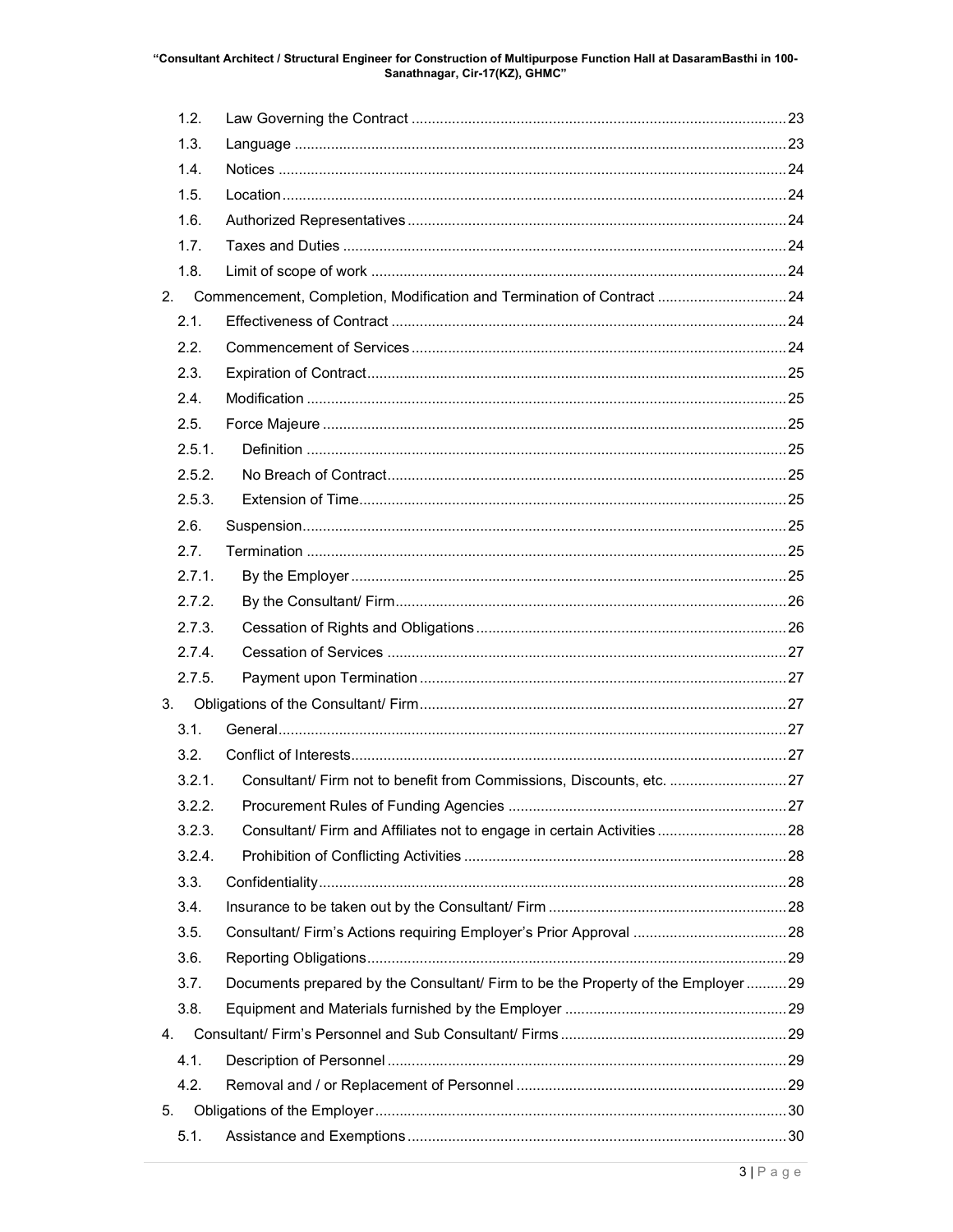# "Consultant Architect / Structural Engineer for Construction of Multipurpose Function Hall at DasaramBasthi in 100-<br>Sanathnagar, Cir-17(KZ), GHMC"

| 6.   |  |  |  |  |
|------|--|--|--|--|
|      |  |  |  |  |
|      |  |  |  |  |
|      |  |  |  |  |
|      |  |  |  |  |
| 7.2. |  |  |  |  |
| 8.   |  |  |  |  |
| 9.   |  |  |  |  |
| 10.  |  |  |  |  |
| 11.  |  |  |  |  |
| 12.  |  |  |  |  |
| 13.  |  |  |  |  |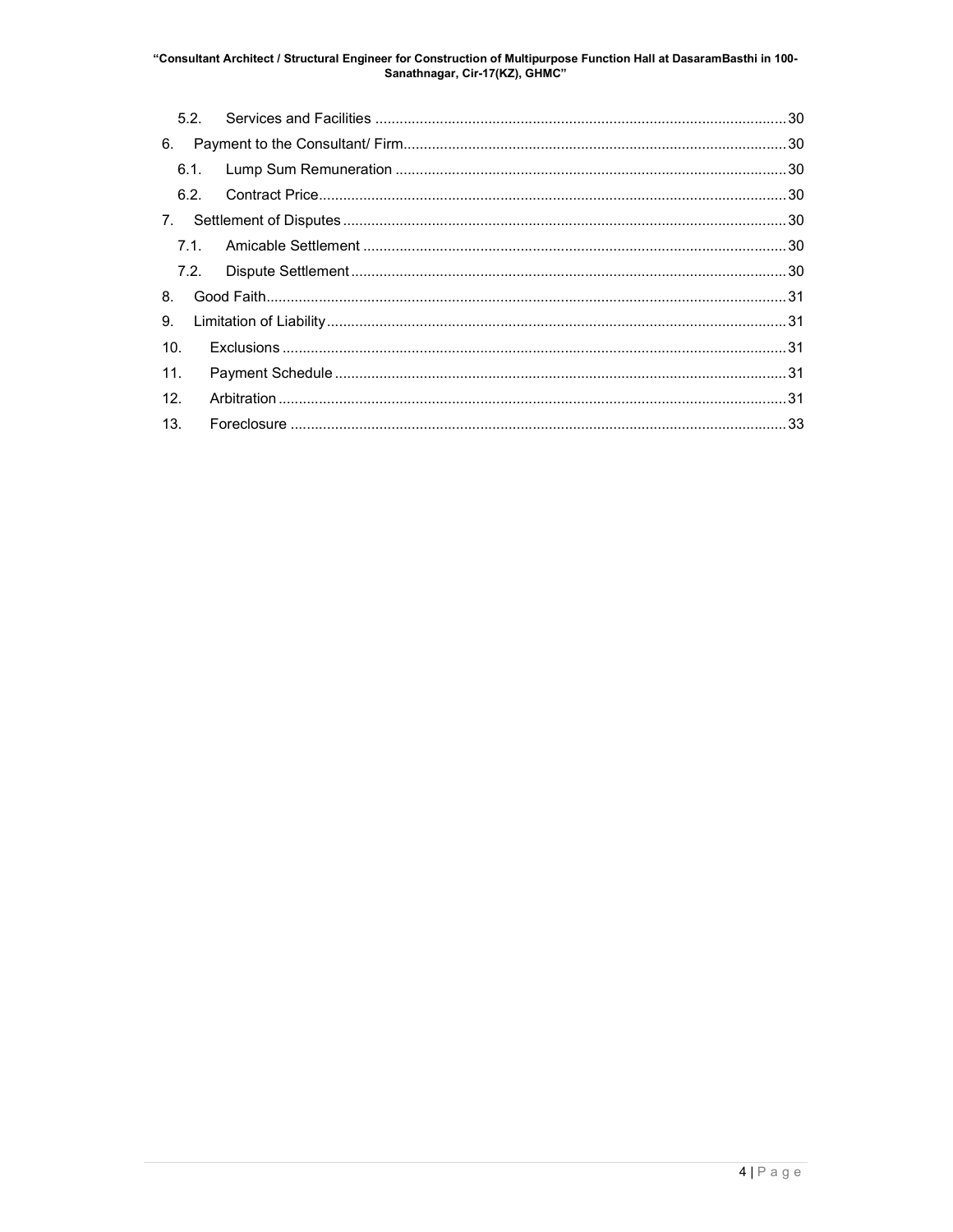# Section I: Schedule of Bid Process

Bidders are invited to submit their Bids on or before the time, date and at the office for submission as indicated below. The Bids submitted after this time and date or at any other office other than indicated herein below will not be considered under any circumstances; unless notified by the Authority with full information of the altered time, date and the office for submission. Bid document shall be downloaded from https://www.ghmc.gov.in under tenders' notifications section.

EoI cum Bid Notice NIT No.01/EE/Cir-17 /GHMC/2021-22, Date: 08.04.2022

# 1. Critical Date Sheet

EoI cum RFP document may be downloaded from www.ghmc.gov.in as per the critical date sheet below:

| S.No.        | <b>Event description</b>                                                           | Date & Time                                                                                                                                                                                                                               |
|--------------|------------------------------------------------------------------------------------|-------------------------------------------------------------------------------------------------------------------------------------------------------------------------------------------------------------------------------------------|
| $\mathbf{1}$ | RFP downloadable from website<br>(Date & Time)                                     | 11.04.2022 @ 12.00 PM                                                                                                                                                                                                                     |
| 2.           | Bid Due date / Bid Submission date                                                 | 18.04.2022 @ 12.00 PM                                                                                                                                                                                                                     |
| 3.           | Address for communication & submission<br>of Bid                                   | The Executive Engineer,<br><b>Greater Hyderabad Municipal Corporation</b><br>CIRCLE OFFICE, KHAIRTABAD, CIRCLE-<br>17, KHAIRTABAD ZONE, HYDERABAD                                                                                         |
| $4_{\cdot}$  | Date & Time for opening of Technical Bid<br>(Eligibility & Qualification Criteria) | 18.04.2022 @ 12.15 PM                                                                                                                                                                                                                     |
| 5.           | Date & Time of opening of Financial Bid                                            | 18.04.2022 @ 12.30 PM                                                                                                                                                                                                                     |
| 6.           | <b>Bid Security (Refundable)</b>                                                   | Rs. 25,000/ (Rupees Twenty-Five<br>Thousand only) in the form of demand draft<br>drawn in favor of the Commissioner,<br><b>Greater Hyderabad Municipal</b><br><b>Corporation</b> payable at Hyderabad and<br>drawn on any scheduled bank. |
|              |                                                                                    |                                                                                                                                                                                                                                           |

7. Proposal Validity Period 90 days from last date of proposal receipt

# 2. Two Bid System

The two-bid system will be followed for this RFP. In this system, the bidder shall submit his/her offer in two parts viz. Technical Bid and Commercial Bid.

The offers submitted shall be via hard copy in sealed envelopes at GHMC office only. Online submission of bids shall not be entertained and the bids shall be summarily rejected.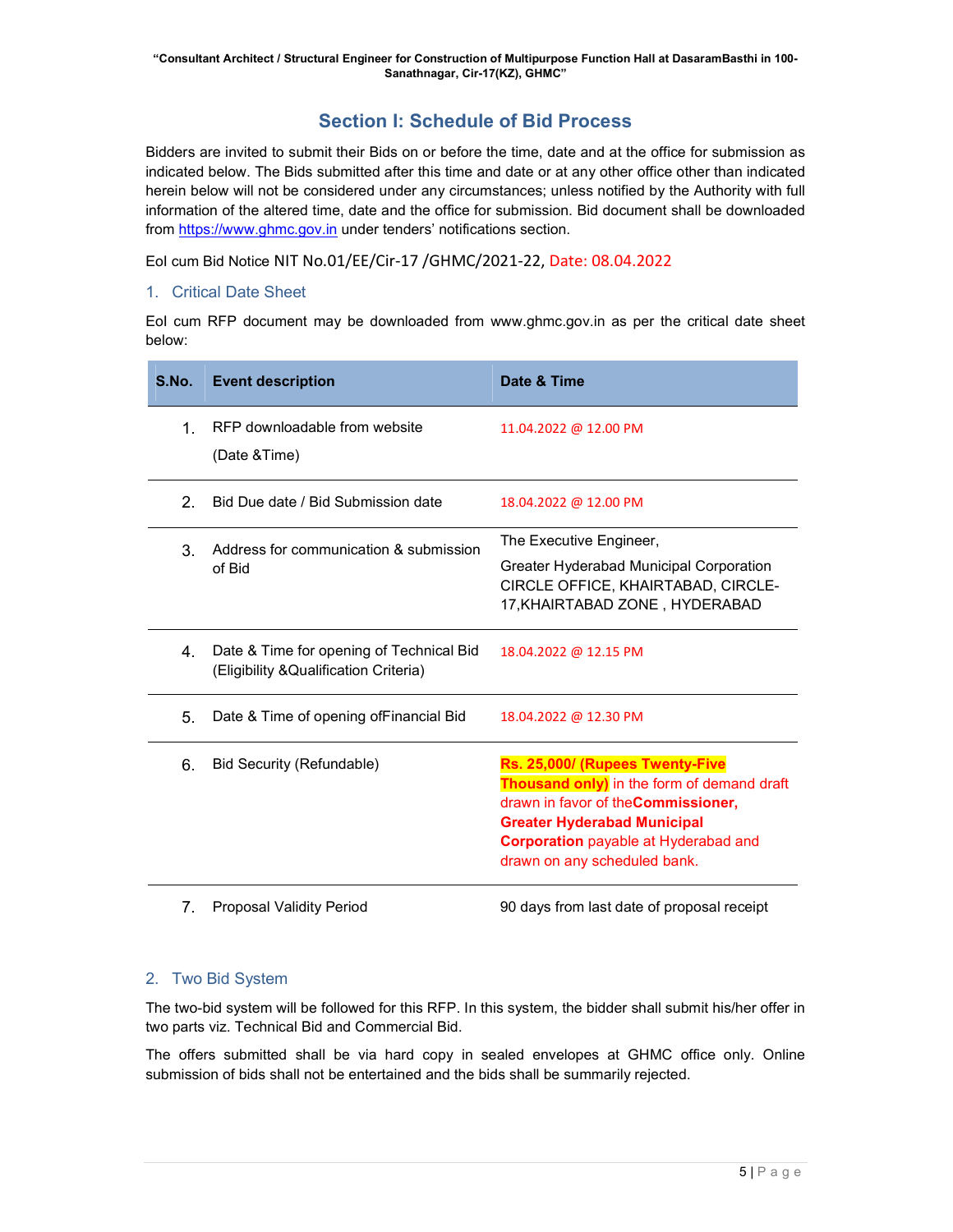# 2.1. Part 1: "Technical Bid"

The technical bid shall contain the following documents:

a. Copy of Work Orders/ Contracts/ Agreements issued by / signed with Central/ State Government (Ministry / Department / Undertaking / PSU / Autonomous body/Reputed clients) or ULBs for similar assignments executed by the consultants.The similar assignment means consultancy service/ on-site support of all/ most of the requirement mentioned in terms of reference (ToR) of this tender document in a single project in India/ abroad. The eligibility criteria is also detailed in Section III.

The consultants are required to submit supporting document for the experience i.e. Work Orders andConsultancy service completion report from the previous requisite clients etc. along with contact details of the end user. These documents would be subject to further verification by the client, if required. Submission of any false information would lead to forfeiture of EMD and permanent debarment of consultant.

- b. Copy of all documents related with Firm Registration/ Partnership Deed/ Articles of Memorandum of Association or Proprietorship Deed, Certificate of Incorporation shall be uploaded.
- c. Copy of GST and PAN/ Registration certificate, as applicable shall be uploaded.
- d. Copy of audited financial statements shall be attached.
- e. Duly filled Technical Bid with valid signature of authorised person on each document of the bid submitted.
- f. Proposal Form as per format given at **Annexure II** must be uploaded by the consultant along with Technical Bid.
- g. Methodology proposed by the consultant for assignment specified in this tender document.
- h. Key personnel to be deployed for the assignment as per the format given at **Annexure VI** along with qualification and relevant experience of each deployed key staff.
- i. Signed copy of other related documents mentioned in the tender document but not listed here.

# 2.2. Part 2: "Commercial Bid"

The Bidder shall submit the financial bid as per the format mentioned in the RFP document in a separate sealed cover quoting the lumpsum consultancy fee for "Consultant Architect / Structural Engineer for Construction of Multipurpose Function Hall at DasaramBasthi in 100- Sanathnagar, Cir-17(KZ), GHMC"

The applicant shall quote the consultancy fee for the entirety of services. If any applicant has not quoted any rate, their bid will summarily be rejected.

GHMC reserves the right to amend or withdraw any of the terms and conditions contained in the Bid Document or to reject the tender without giving any notice or assigning any reason. The decision of the Commissioner, GHMC in this regard shall be final and binding on all.Any updates, Corrigendum, etc. against the above RFP shall be published on the GHMC official website only. Those shall not be published in any other newspaper or media thereafter.

# 3. Contact information

For any further information please contact the official provided below on any working day:

— The Executive Engineer,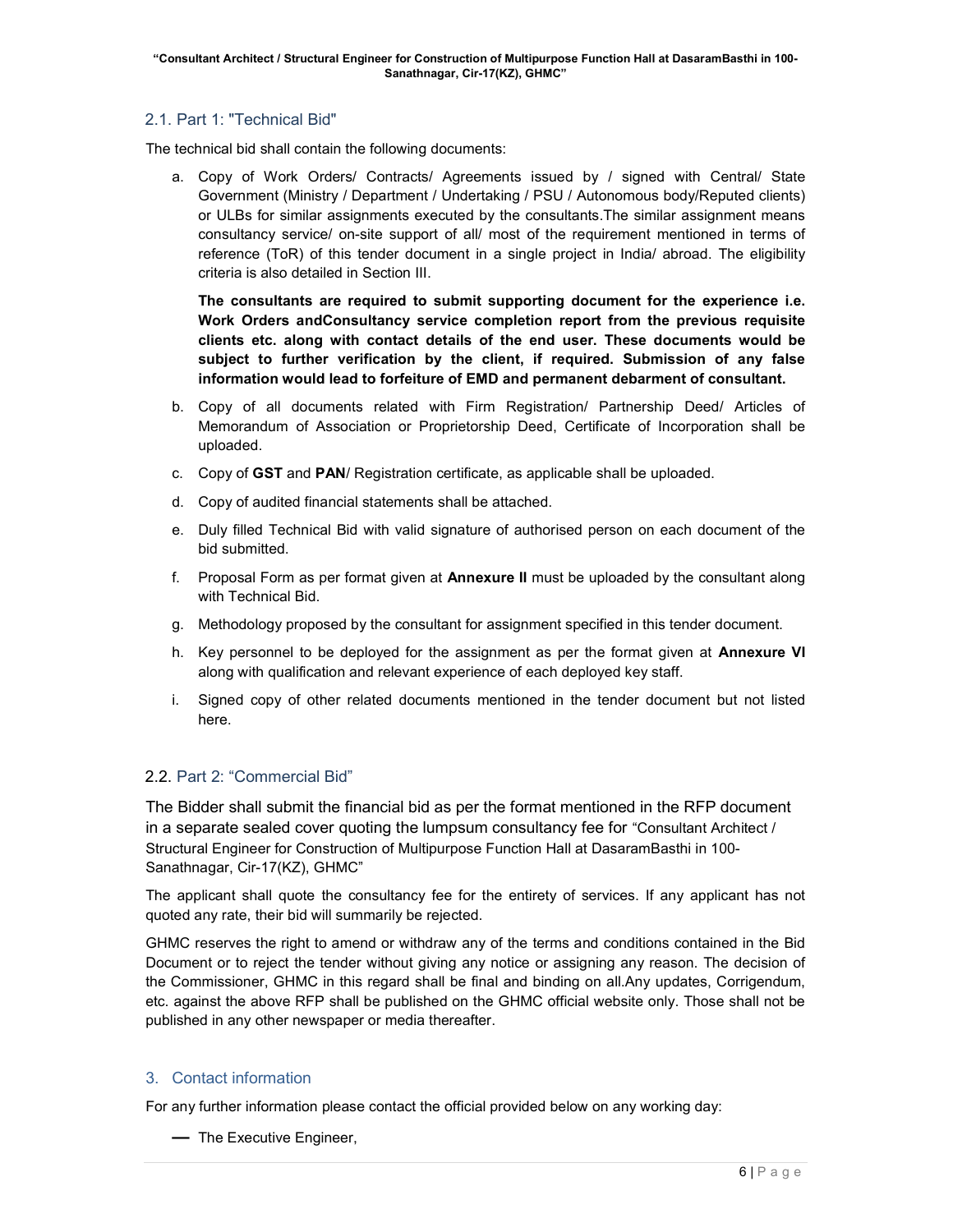- Greater Hyderabad Municipal Corporation
- CIRCLE OFFICE, KHAIRTABAD, CIRCLE-17,
- KHAIRTABAD ZONE , HYDERABAD
- E-mail: eeC17.ghmc@gmail.com

— END OF SECTION I —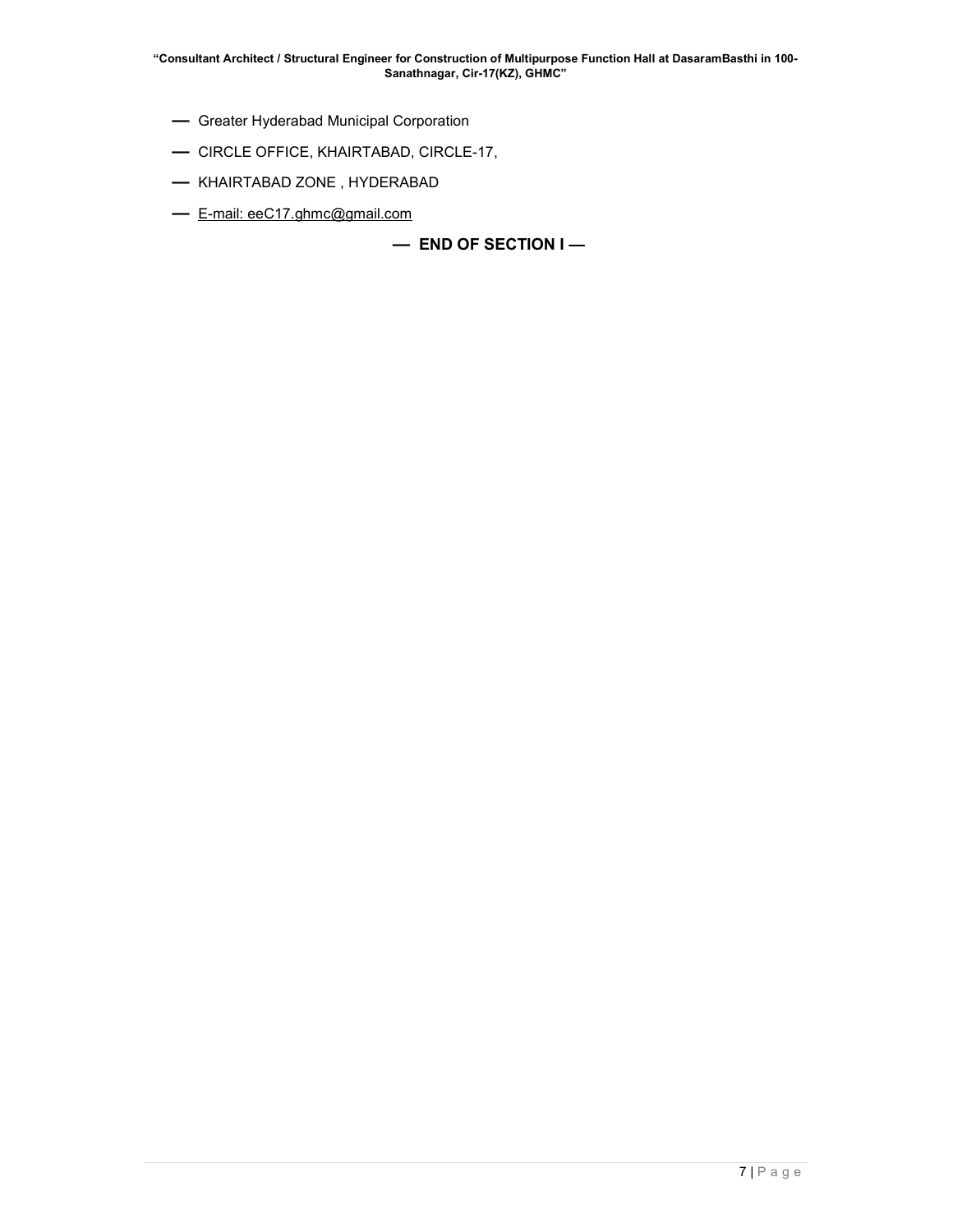# Section II: Terms of Reference

# 1. Introduction

GHMC, the urban local body for Hyderabad, has its head office at Tank Bund

The objective of seeking Expression of interest is to Engage Architectural Consultant Firms Registered Under Council of Architect, Hyderabad,to provide consultancy services for "Consultant Architect / Structural Engineer for Construction of Multipurpose Function Hall at DasaramBasthi in 100-Sanathnagar, Cir-17(KZ), GHMC"

The duly filled up application in prescribed format for engagement of architect for "Consultant Architect / Structural Engineer for Construction of Multipurpose Function Hall at DasaramBasthi in 100-Sanathnagar, Cir-17(KZ), GHMC"is to be sent to the undersigned super-scribing on the top of the envelop"Engaging ofConsultant Architect / Structural Engineer for Construction of Multipurpose Function Hall at DasaramBasthi in 100-Sanathnagar, Cir-17(KZ), GHMC".

# 2. Objective

The broad objective of this RFP is to Engage Architectural Consultant/Structural Engineer Firms Registered Under Council of Architect, Hyderabad, to provide consultancy services for "Consultant Architect / Structural Engineer for Construction of Multipurpose Function Hall at DasaramBasthi in 100-Sanathnagar, Cir-17(KZ), GHMC"which is sustainable and to provide technical assistance during the construction phaseto GHMC.

# 3. Brief Scope of Work

Broadly the selected firm shall provide the following services:

- Complete Architectural & interior design and planning including working drawings
- Prepare the DPR with the following:
	- Concept plan
	- Detail drawings
	- Material specification
	- Structural design & drawing
	- Service drawings
	- Cost estimation of project
	- Fire Detection & Fire Fighting
	- Air conditioning
	- Plumbing and Sanitary works
	- Electrical works
	- other ancillary work as per requirement
- Advise on selection of contractors
- Periodic Site visits as required
- Technical assistance to the in-charge officer of the Authority during the construction for ensuring architectural compliance and guidance for ensuring quality and standards.

The specific aspects of the scope of work of the firm are detailed below. The Firm is expected to:

- a. Prepare above-mentioned elements complete with detailed designs and sections where necessary.
- b. Prepare a pre-tender design brief which the Firm will present to Corporation in order to seek their direction.
- c. Detailed survey and technical investigation
- d. Addition, alterations, modification and deletion of any architectural design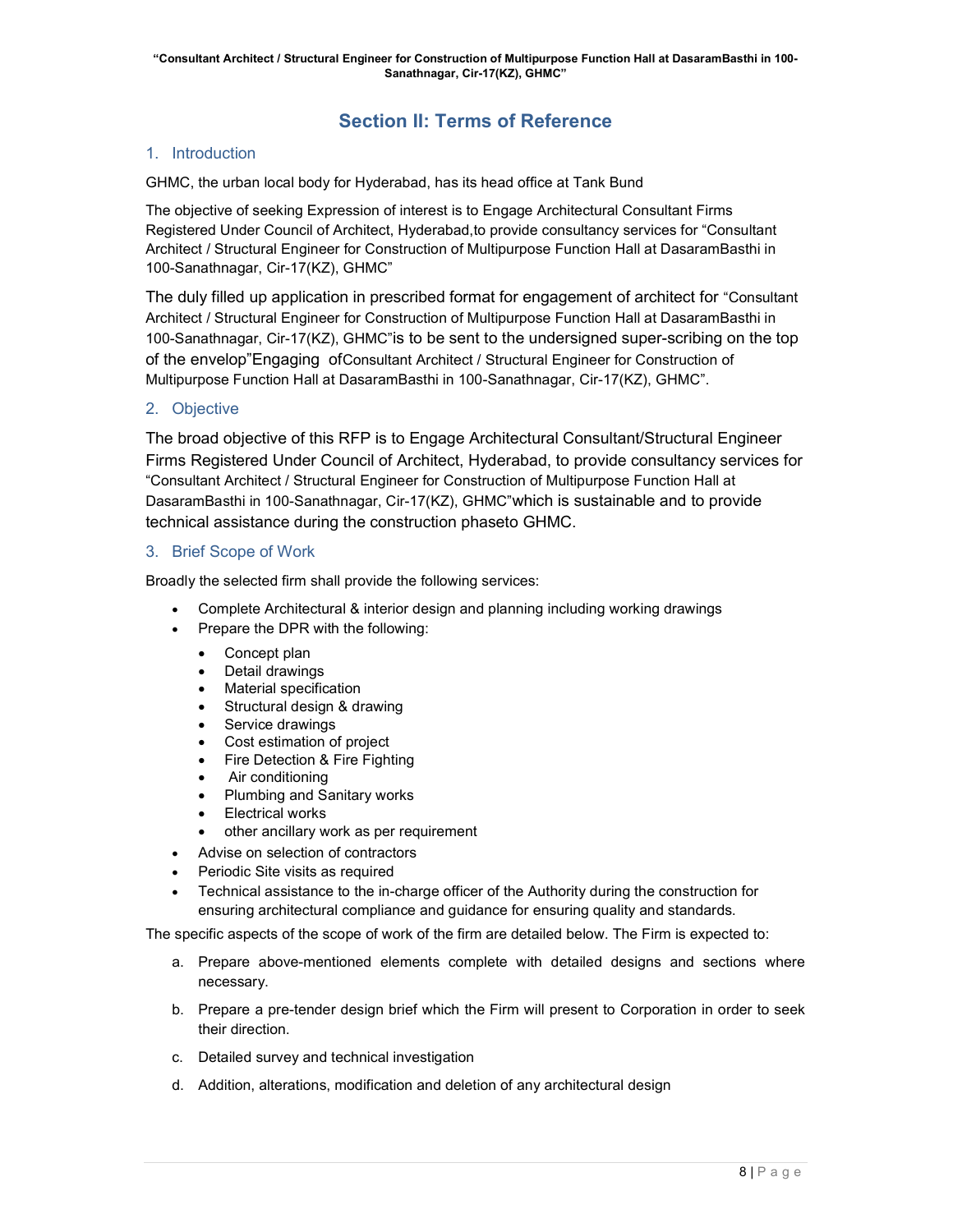# 4. Team Structure

In order to carry out the work described above, GHMC requires the services of a professional planning and design team that includes full range of architectural, engineering, and is capable of supporting the project into complete design, bidding and construction.

The design team should have Principal Architect who should be an individual and have established record of experience leading a planning team. The consultant team must include building code support members, site design and engineering capability in civil, air conditioning and electrical.

The firm is expected to submit details of the following team members to showcase demonstrable experience in providing the services.

| S.No | <b>Positions</b>                            | Qualification            | <b>Minimum Experience Requirement</b>                                                                                                                                                               |
|------|---------------------------------------------|--------------------------|-----------------------------------------------------------------------------------------------------------------------------------------------------------------------------------------------------|
| 1.   | <b>Principal Architect</b><br>(Team Leader) | B. Arch -                | Having experience of completing similar project<br>as team leader.<br>Experience more than 15 years in urban<br>architecture.                                                                       |
| 2.   | Architect $-1$                              | B.Arch -                 | Having experience of more than 10 years in<br>preparation of concept plan, structural design &<br>drawing, services, ancillary works                                                                |
| 3.   | <b>Quantity Surveyor</b>                    | B.E-Civil<br>Engineering | Having experience of more than 10 years in<br>preparation of cost estimation based on current<br>Schedule of Rates of TPHMED and Non-<br>Schedule items if require based on market rate<br>analysis |
| 4.   | Civil Engineer                              | B.E                      | Civil Engineering having more than 10 years of<br>experience                                                                                                                                        |

# 5. Payment Terms

- a. 10% of the fees shall be paid on submission of inception report.
- b. 25% fees shall be paid on approval of Architectural drawings.
- c. 25% fees shall be paid on Submission of Cost estimate,tender document
- d. 20% of the fees shall be paid on Completion of 50% of work .
- e. Balance 20% consultancy fee charges will be released after completion of the construction of the sports complex as per the design and estimate given by the agency subject to meeting the other conditions in the agreement related to the firm rendering the supervisory assistance services for ensuring architectural compliance of the model as designed by the firm.
- f. Mandatory deductions will be affected as per the Govt norms in force for consultancy services.

# 6. Number of Drawings sets, etc. and Copy Right

All the estimates, details of quantities, detailed designs, reports and any other details envisaged under this Agreement, including drawing-architectural, structural, electrical, network or other services would be supplied by the Architects as indicated above, but not less than 5 sets of prints and one reproducible copy in A-1 size on Imperial size drawing sheets and tracing clots to the suitable scale as well invariably. All these drawings will become the property of the Authority and it will have the right to use the same anywhere else. The drawing cannot be issued to any other person, firm or authority or used by the Architects for any other project. No copies of any drawing or document shall be issued to anyone except the Authority without permission.

# — END OF SECTION II —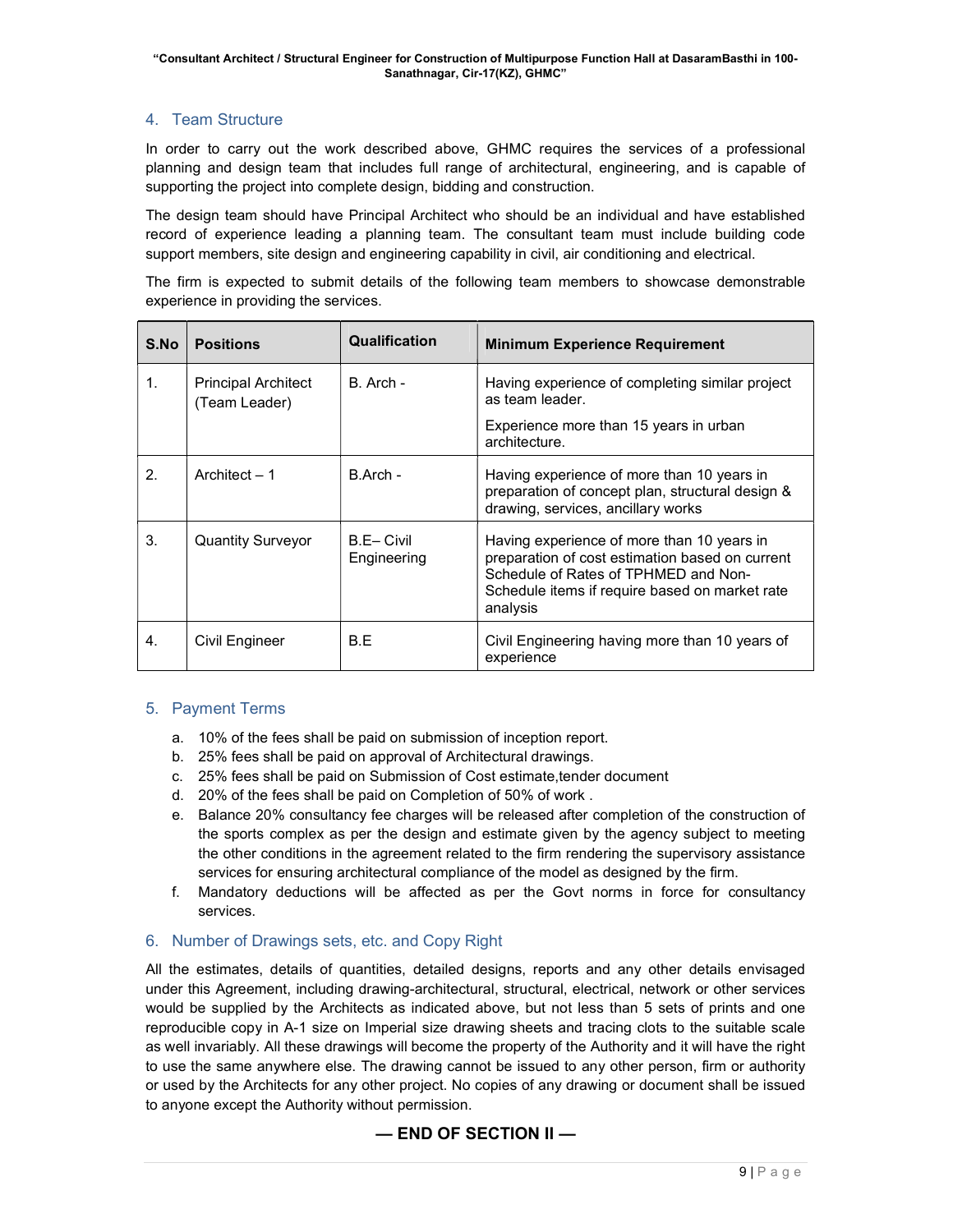# 7. Project Timelines

The overall period of the engagement of the firm shall be twelve (12) months from the date of signing of agreement. The timelines and specific milestones are as detailed below:

| #  | <b>Milestone</b>                                     | <b>Timeline</b><br>$(T=0$ Months) |
|----|------------------------------------------------------|-----------------------------------|
| 1. | Survey, and inception report& Architectural drawings | $T+0.5$ month                     |
| 2. | Cost estimate and tender document                    | $T+1$ months                      |
| 3. | <b>Project Supervision and Coordination</b>          | T+1 to $T+12$ months              |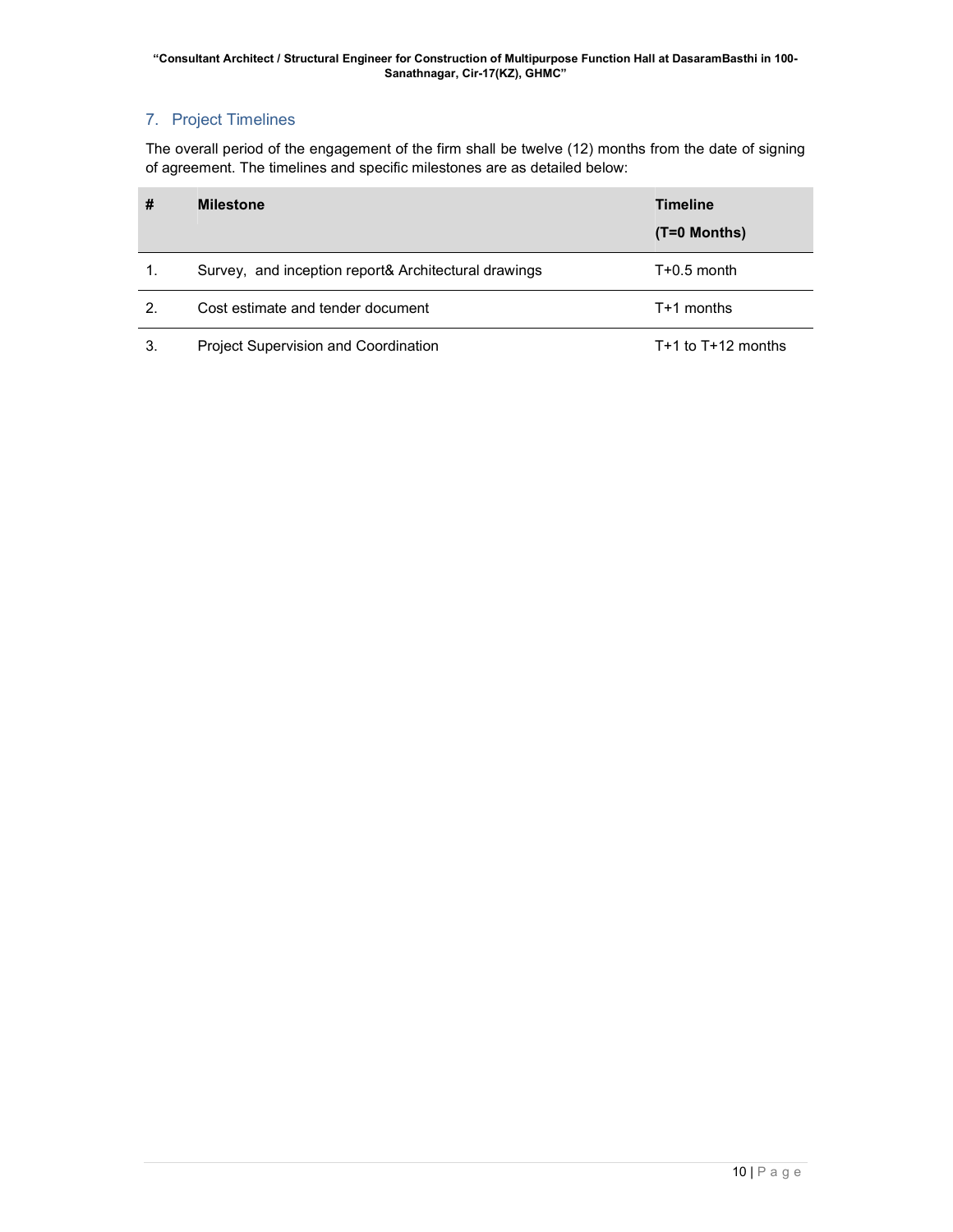# Section III: Eligibility and Evaluation

# 1. Eligible Consultants

- i. Sole proprietorship, registered partnership firm, public limited company, private limited company, LLP, Agencies can submit the Bid. The firms and the companies should be registered in India.
- ii. The invitation is open to all the architectural/ consultancy firm/ organization registered under relevant Acts/ Rules.
- iii. The Applicant may be an independent single entity or a joint venture or a consortium/ association of entities. In case of a joint venture/ consortium the name of the entity that is the 'Lead Partner/Lead member' should be clearly stated in their bid.
- iv. The Applicants should have at least five (05) years of experience in providing architectural design services to government entities/departments/reputed clients in India.
- v. The Applicant shall have provided similar consultancy services for at least (1)work pertaining to construction of Modern infrastructureswith minimum project cost of not less than Rs. 1.00 crore (Rupees oneCrore only) in any one year during the last five (05) financial years preceding date of submission of proposalfor Govt./ Semi Govt./ Corporate houses/reputed clients.

Note:The Applicants are required to submit supporting document for the past experience i.e. copy of the work order &completion report etc. These documents would be subject to further verification by the client, if required. Submission of any false information would lead to forfeiture of EMD and disqualification of the Applicant.

- vi. The Applicant should have Annual Average turnover of minimum Rs. 10 lakhs in last 3 (three) financial years ending March  $31<sup>st</sup>$ , 2021.
- vii. Applicant should be registered with Sales Tax/ Income Tax Department of Government of India and should possess a valid GST and PAN Registration/ Certificate.
- viii. The Applicant must have operational office in Hyderabad.
- ix. Applicants should not be under a declaration of ineligibility for corrupt and fraudulent practices.

Note: GHMC reserves the right to award/ reject the orders to any consultant without assigning any reason thereof.

# 2. Evaluation Criteria

# The consultant must quote for all the assignment mentioned under terms of reference on a lumpsum cost basis.

i. The Evaluation Committee will evaluate the Technical Proposal using the evaluation parameters as laid under in Clause 1 of this RFP.

| #  | <b>Evaluation parameter</b>                                                                                                | Maximum<br><b>Marks</b> |
|----|----------------------------------------------------------------------------------------------------------------------------|-------------------------|
| E1 | Turnover                                                                                                                   | 10                      |
|    | Annual Average turnover of minimum Rs. 10 lakhs in last 3 (three) financial<br>years ending March 31 <sup>st</sup> , 2020. |                         |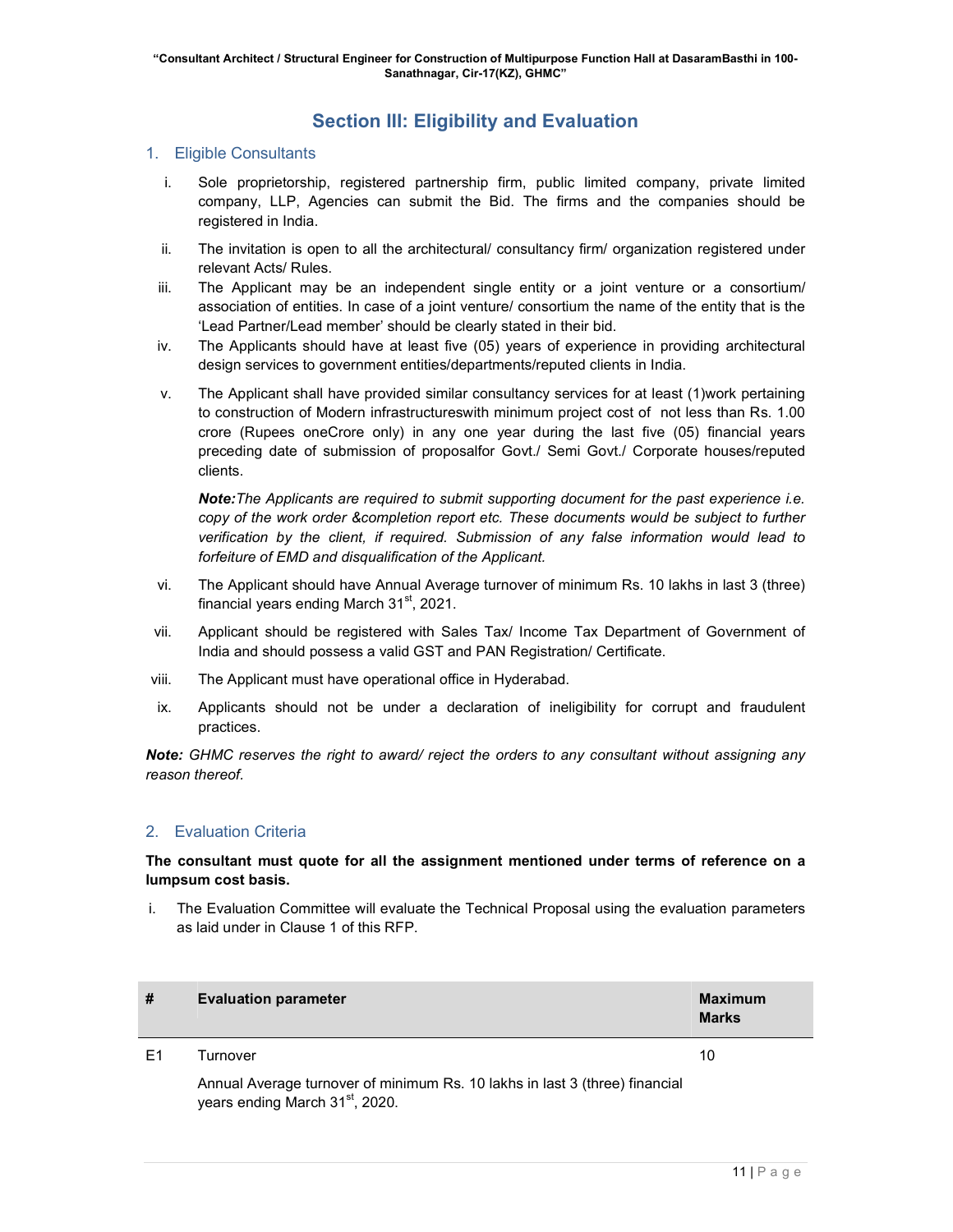#### "Consultant Architect / Structural Engineer for Construction of Multipurpose Function Hall at DasaramBasthi in 100- Sanathnagar, Cir-17(KZ), GHMC"

| #              | <b>Evaluation parameter</b>                                                                                                                                                                                                                                                                                                                                                                  | <b>Maximum</b><br><b>Marks</b> |  |  |
|----------------|----------------------------------------------------------------------------------------------------------------------------------------------------------------------------------------------------------------------------------------------------------------------------------------------------------------------------------------------------------------------------------------------|--------------------------------|--|--|
|                | INR 10 lakhs to INR 100 lakhs-5 marks                                                                                                                                                                                                                                                                                                                                                        |                                |  |  |
|                | $>$ INR 100 lakhs $-$ 10 marks                                                                                                                                                                                                                                                                                                                                                               |                                |  |  |
| E <sub>2</sub> | Relevant Work Experience                                                                                                                                                                                                                                                                                                                                                                     | 20                             |  |  |
|                | Minimum least five (05) years of experience in providing architectural<br>design services to government entities/departments or any reputed clients<br>in India                                                                                                                                                                                                                              |                                |  |  |
|                | (Minimum 2 projects - 2x10=10 marks)                                                                                                                                                                                                                                                                                                                                                         |                                |  |  |
| E3             | <b>Relevant Work Experience</b>                                                                                                                                                                                                                                                                                                                                                              | 20                             |  |  |
|                | Experience inworks pertaining to consultancy for construction of<br>infrastructures/buildings/sports complexespertaining to any Govt./Semi<br>Govt. entities with minimum project cost of each project not less thanRs.<br>1.00 crore (Rupees OneCrore only) during the last five (05) financial years.                                                                                      |                                |  |  |
|                | (Maximum 2 projects - 2x10=20 marks)                                                                                                                                                                                                                                                                                                                                                         |                                |  |  |
| E4             | Proposed team structure, qualification and experience as per terms of<br>20<br>reference                                                                                                                                                                                                                                                                                                     |                                |  |  |
|                | (Maximum 4 resources - 4x5=20 marks)                                                                                                                                                                                                                                                                                                                                                         |                                |  |  |
| E <sub>5</sub> | Understanding, draft design and proposed model suggested by the Firm to<br>be evaluated by evaluation committee including:                                                                                                                                                                                                                                                                   | 30                             |  |  |
|                | Assessment of current situation<br>$\bullet$<br>Attention to all main issues and other aspects not considered in<br>$\bullet$<br><b>TOR</b><br>Methodologies and Technical approach proposed<br>$\bullet$<br>Compatibility of these methodologies with the proposed approach.<br>$\bullet$<br>Comparison with International Standards<br>$\bullet$<br>Innovative concept design<br>$\bullet$ |                                |  |  |
|                | Note: Presentation of concept may be sought and date shall be<br>communicated in prior to applicants.                                                                                                                                                                                                                                                                                        |                                |  |  |

# Total (E1+E2+E3+E4+E5) 100

# 3. Submission of the RFP

- a. The RFP shall be submitted along with the filled in formats provided as appendices to this document in two cover system i.e. (i) Technical Bid cover (ii) Financial Bid cover.
- b. All envelopes shall be super scribed as NAME OF THE BIDDER:………………………… and followed by "Consultant Architect / Structural Engineer for Construction of Multipurpose Function Hall at DasaramBasthi in 100-Sanathnagar, Cir-17(KZ), GHMC"
- c. The RFP shall be submitted on or before 12.00 Hrs (IST) on 18.04.2022
- d. Submission by email or other electronic means will not be accepted. It is the responsibility of the interested party to ensure that it is delivered at prescribed address by the stated deadline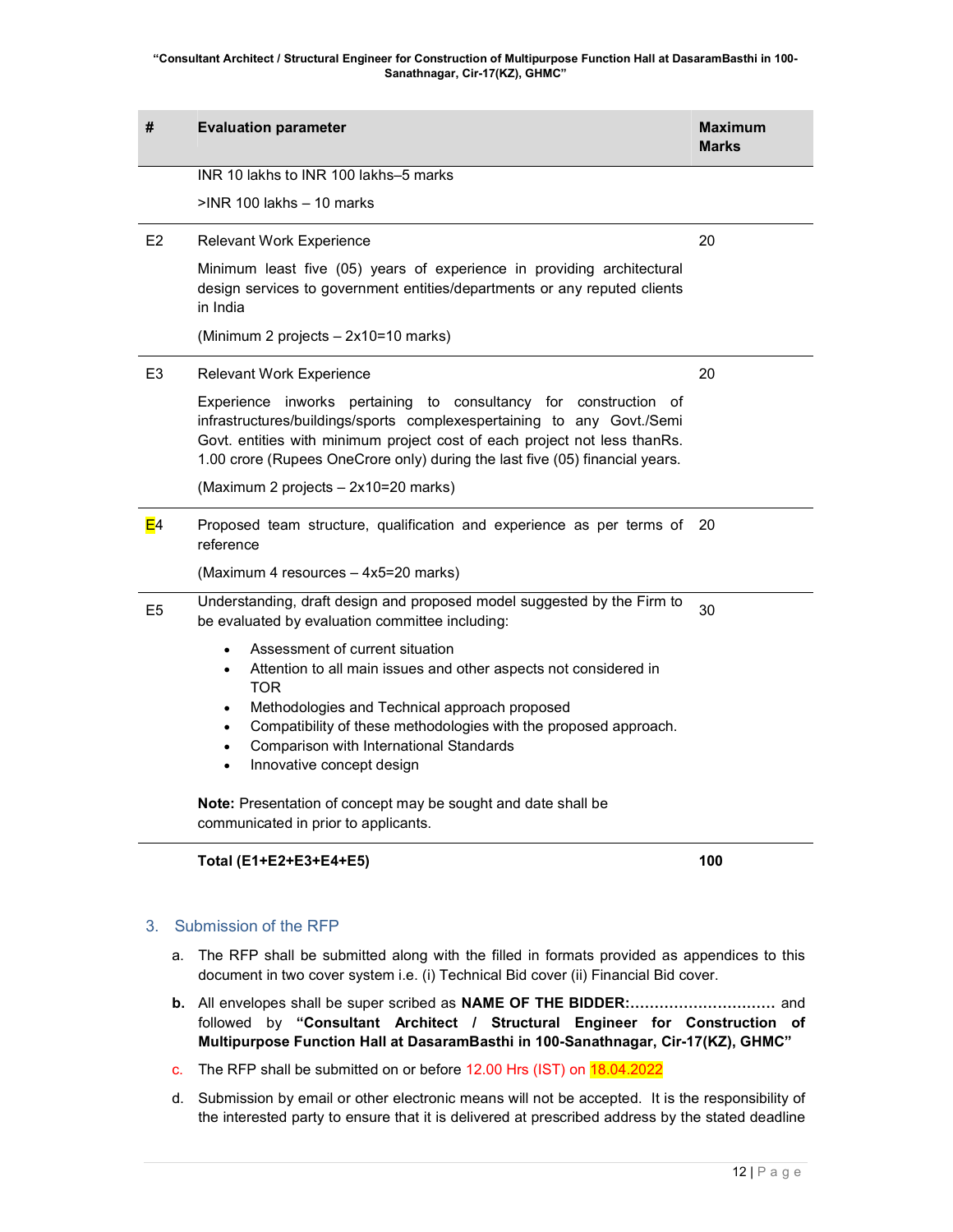through post/courier/ in person only. The Authority shall not be held responsible for any delay in delivery or lost in transit cases.

e. The RFP shall be submitted through offline mode only and addressed to:

The Executive Engineer,

Greater Hyderabad Municipal Corporation

CIRCLE OFFICE, KHAIRTABAD, CIRCLE-17,

KHAIRTABAD ZONE , HYDERABAD

E-mail: eec17.ghmc@gmail.com

- f. Only complete EoIcum RFP response received on or before the due date and time shall be considered.
- g. At any time prior to the deadline for submission of proposals, GHMC may, for any reason, whether on its own initiative or in response to the clarification request by a prospective bidder, modify the bid document and the same will be uploaded in the GHMC website.
- h. GHMC at its discretion may extend the deadline for the submission of proposals if the bid document undergoes changes during the bidding period, in order to give prospective consultants time to take into the consideration the amendments while preparing their revised proposals.
- i. Bidders should keep viewing the above-mentioned websites for any corrigendum/ change. There wouldn't be any newspaper advertisement towards the same. If any bidder misses the information published on the website and their bid is rejected, no complaint would be entertained.

# 4. Technical Bid

The applicant shall submit the following documents in a sealed cover "Technical bid cover"

- a. Covering Letter as per Annexure I
- b. Details of the Applicant as per Annexure II
- c. Financial Capacity of Applicant as per Annexure III
- d. Prior Work Experience of Applicant as per Annexure IV and details of Work Experience as per Annexure V
- e. Key staff deployed and qualifications as per Annexure VI
- f. Approach and Methodology as per Annexure VII
- g. Bid security of Rs.25,000/- (Rupees Twenty-Five thousand only) in shape of a Demand Draft drawn infavour of "The Commissioner, GHMC" payable at Hyderabad which shall be refundable. The Bid security is returned to those applicants who are not qualified at Technical Bid stage immediately after completion of the empanelment process and the Bid security of the empanelled applicants will be returned after completion of their agreement period.

# 5. Financial Bid

The Bidder shall submit the financial bid as per the Annexure VIII in a separate sealed cover quoting the lumpsum cost for "Consultant Architect / Structural Engineer for Construction of Multipurpose Function Hall at DasaramBasthi in 100-Sanathnagar, Cir-17(KZ), GHMC"The applicant shall quote the consultancy fee for the entirety of services. If any applicant has not quoted the fee, their bid will summarily be rejected.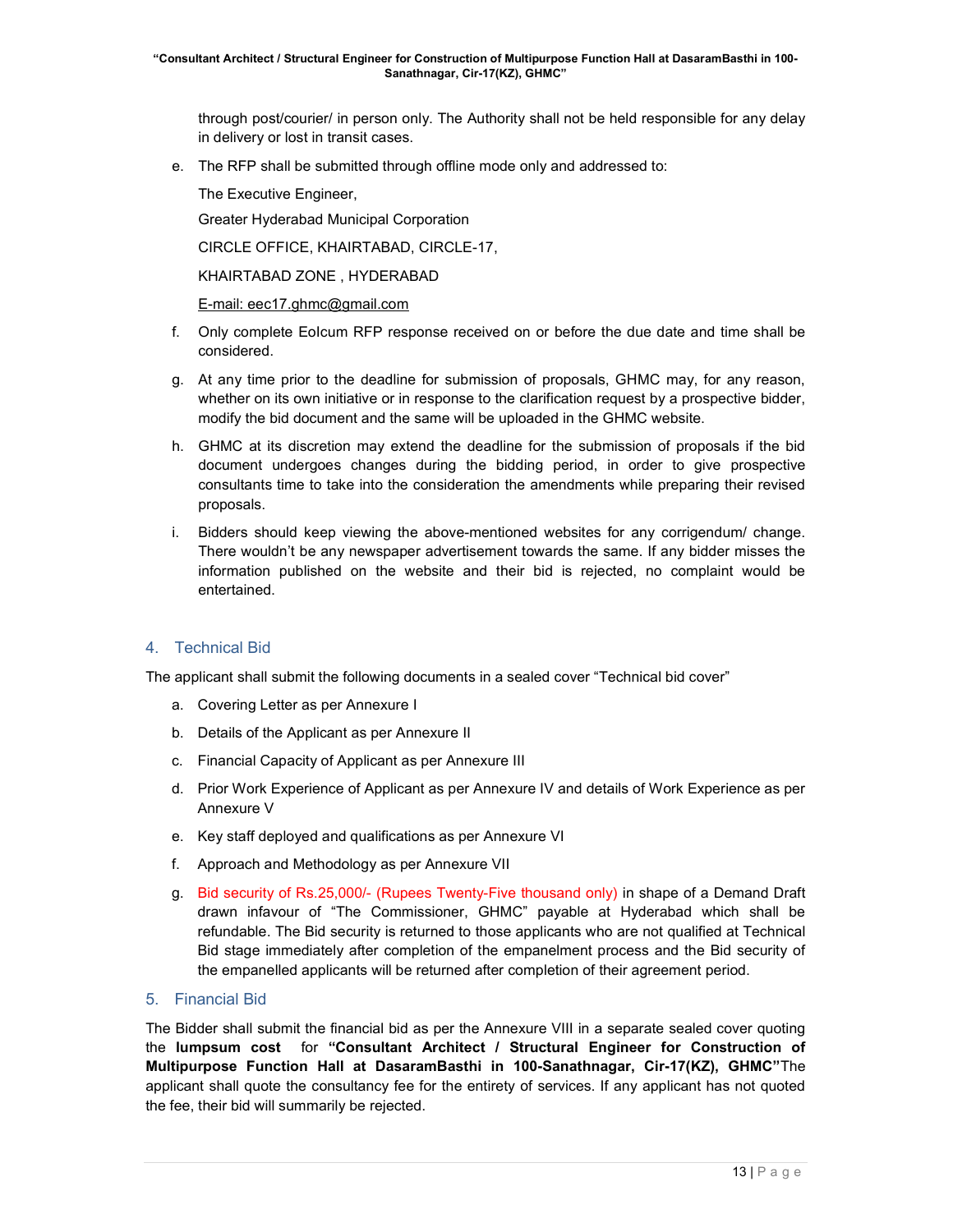# 6. Selection criteria

- i. An Evaluation Committee ("Committee") appointed by the Authority will examine the proposals submitted by the applicants based on the parameters as defined in the technical evaluation criteria.
- ii. If the Committee so decides that a presentation by the Applicants on their submitted models is required to be given before the Committee, the same will be intimated to the applicant. The Committee reserves the right to waive-of any shortfalls during evaluation; accept the whole or part of or reject any or all responses to this Bid.
- iii. The decision of the Committee is final and binding on all the applicants for selection of the models and no correspondence is entrained in this regard.
- iv. The committee shall select the technical proposal (including proposed design, approach and methodology) based on this evaluation and the selected Applicants shall be deemed as Technically Qualified.
- v. The Committee will evaluate the financial bid of only the Applicants who has qualified in technical evaluation.
- vi. Mere submission of designs does not entitle the Applicants for qualifying in technical evaluation but the design shall be selected by the Committee as appropriate and adaptable for that category of the park.
- vii. If the Committee so decides that a presentation by the Applicants on their submitted proposals is required to be given before the Committee, the same will be intimated to the applicant (at any time before Financial bid evaluation).

# 7. Issue of Letter of Award

After selection, a Letter of Intent (the "LOI") shall be issued to the Selected Applicant. The Selected Applicant shall, within 15 (fifteen) days from the date of the LOI shall submit the Letter of Acceptance (LOA)

After acknowledgement of the LOA as aforesaid by the Selected Applicant, it shall execute the Agreement within the period prescribed in above clause. The Selected Applicant shall not be entitled to seek any deviation in the Agreement.

# 8. Deadline for Submission of Bids

Bids must be submitted online before the due date and time as specified in the critical date sheet.

GHMC may extend this deadline for submission of bids by amending the bid documents and the same shall be suitably notified on the websites only.

# 9. Late Bids

The bid submission would not be possible after the deadline for submission of bids.

# 10. Interpretation of the clauses in the Tender Document / Contract Document

In case of any ambiguity/ dispute in the interpretation of any of the clauses in this Tender Document; GHMC interpretation of the clauses shall be final and binding on all parties.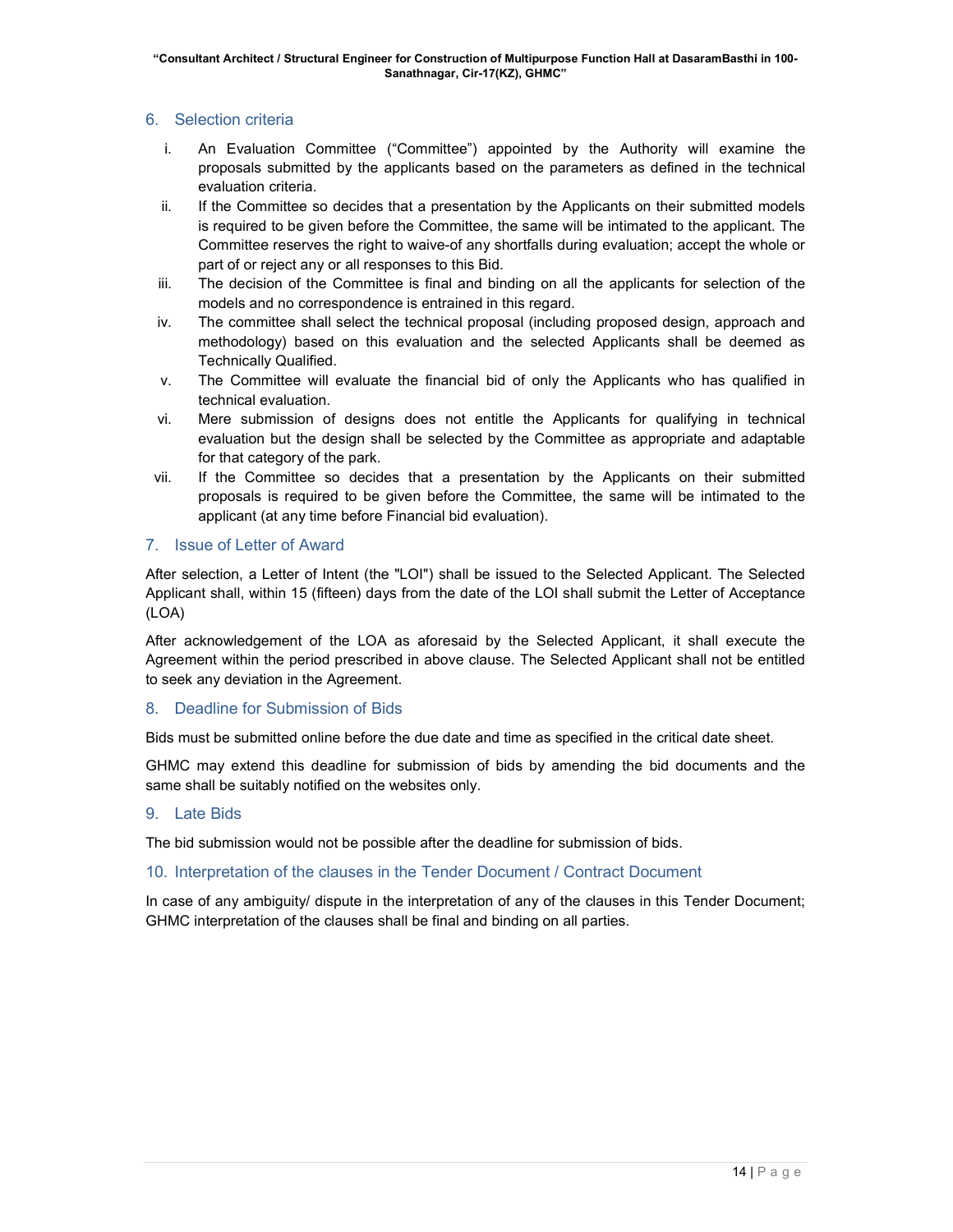# Annexure I: Cover Letter

(On company Letter Head & to be signed by MD/ CEO/ Proprietor)

Date: / /2022

To

The Executive Engineer, Circle-17, Khairtabad, Khairtabad Zone,

Greater Hyderabad Municipal Corporation, Hyderabad.

Dear Sir

Subject: Submission of Proposal for "Consultant Architect / Structural Engineer for Construction of Multipurpose Function Hall at DasaramBasthi in 100-Sanathnagar, Cir-17(KZ), GHMC".

Having examined the RFP, the undersigned, offers to submit the application in full conformity with the said RFP. I/We have read the provisions of RFP and confirm that these are acceptable to us.

I/We hereby declare that all the information and statement made in this proposal are true and accept that any misinterpretation contained in it may lead to our disqualification at any stage of the selection process.

I/We understand that you are not bound to accept any proposal you receive. Also, at any stage, the process may be terminated without assigning any reason and without any liability to firms, whatsoever, it may be.

Thanking you. Yours faithfully

Signature:

In Capacity of ------------------

Duly authorized to sign proposal for and on behalf of --------------------

Place---------------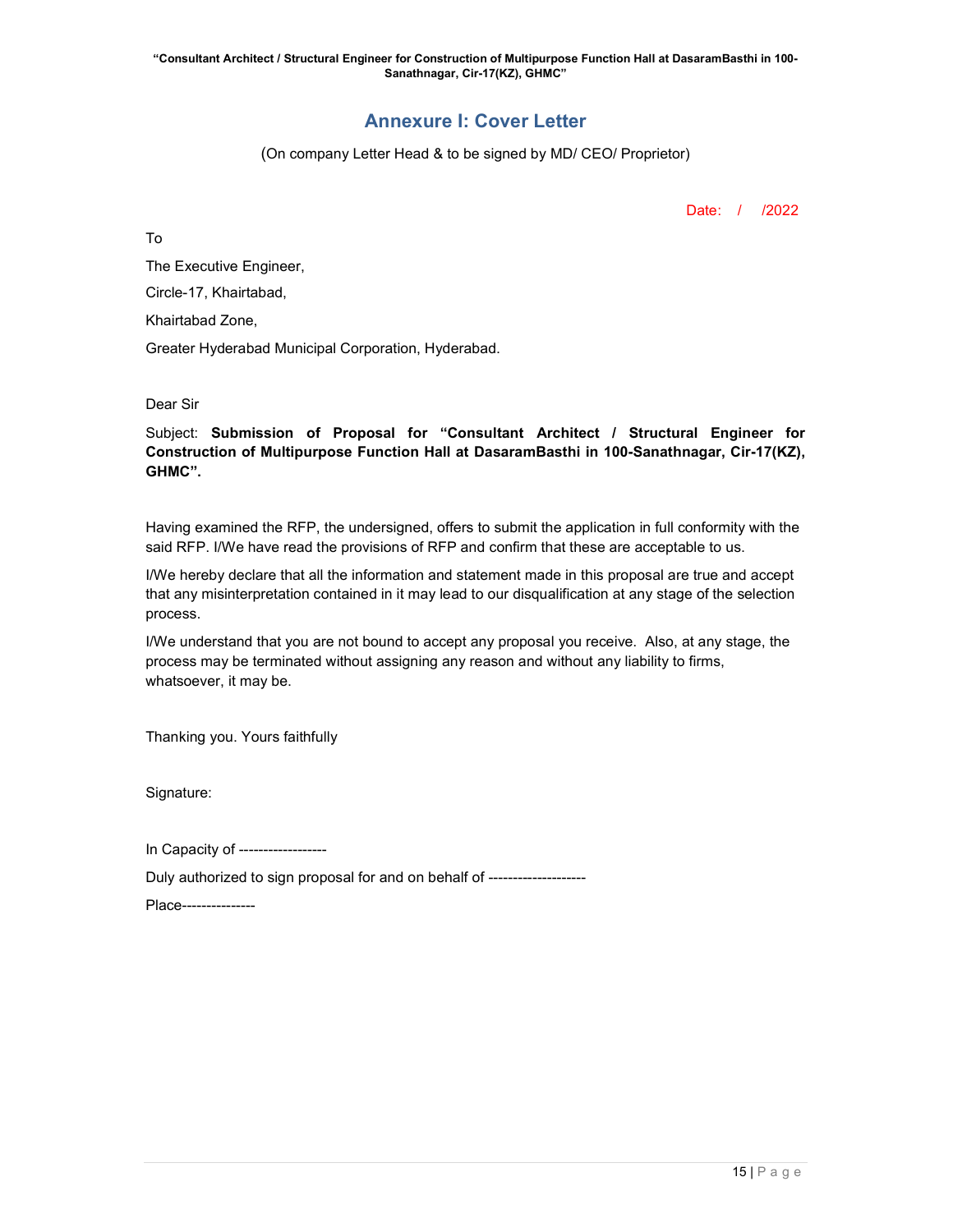# Annexure II: Details of the Applicant

| a)                 | NameoftheApplicant                                                                                                        |                                                                            |
|--------------------|---------------------------------------------------------------------------------------------------------------------------|----------------------------------------------------------------------------|
|                    | (Legal Name)                                                                                                              |                                                                            |
| b)                 | Country of incorporation                                                                                                  |                                                                            |
| c)                 | Legal Status                                                                                                              |                                                                            |
| d)                 | Year of Establishment                                                                                                     |                                                                            |
| $\ket{\mathrm{e}}$ | Registration details                                                                                                      | (Enclose certificate of Incorporation/ Registration etc. as<br>applicable) |
| f)                 | Address for Communication                                                                                                 |                                                                            |
| g)                 | <b>PAN Number</b>                                                                                                         | Copy to be enclosed                                                        |
| h)                 | <b>GST Number</b>                                                                                                         | Copy to be enclosed                                                        |
| li)                | Briefdescriptionincluding details of<br>lits main linesofbusiness                                                         |                                                                            |
| j)                 | Name, Address, E-mail id and<br>Contact Number of the Authorized<br>Signatory, who is authorized to<br>respond to thisEOI |                                                                            |
| $\mathsf{k}$       | Any other information                                                                                                     |                                                                            |

For M/s \_\_\_\_\_\_\_\_\_\_\_ (Name of the Consultant)

Signature & company seal

Name

Designation

Email

Mobile No.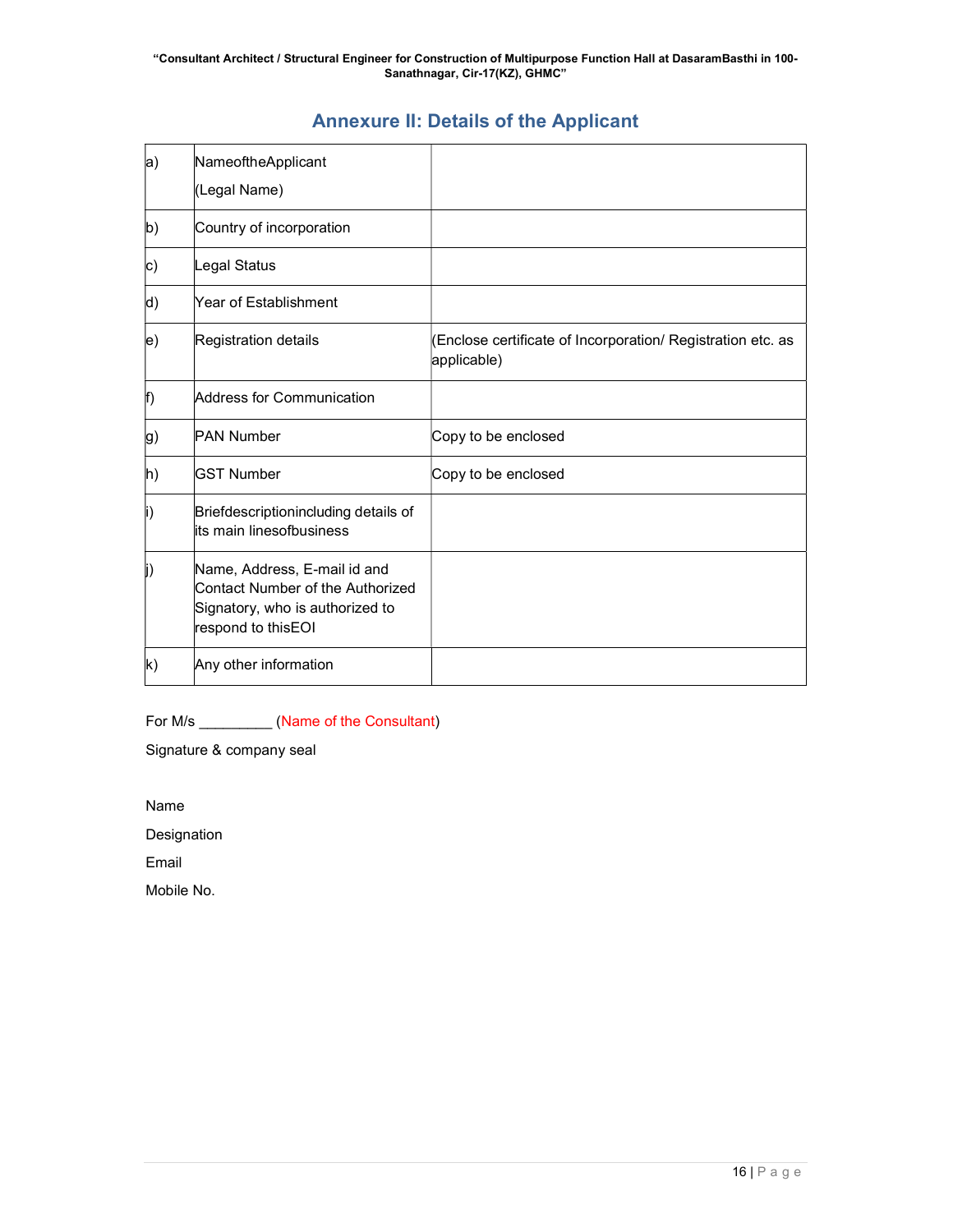# Annexure III: Financial Capacity

(On company Letter Head)

| <b>S. No.</b> | <b>Particulars</b>              | Turnover (INR) |
|---------------|---------------------------------|----------------|
| (a)           | 2020-21                         |                |
| (b)           | 2019-20                         |                |
| (c)           | 2018-19                         |                |
|               | Average Turnover for last 3 FYs |                |

(The bidder to attach audited annual report, balance sheets, profit and loss account and audit reports certified by C.A.)

Name

Designation

Email

Mobile No.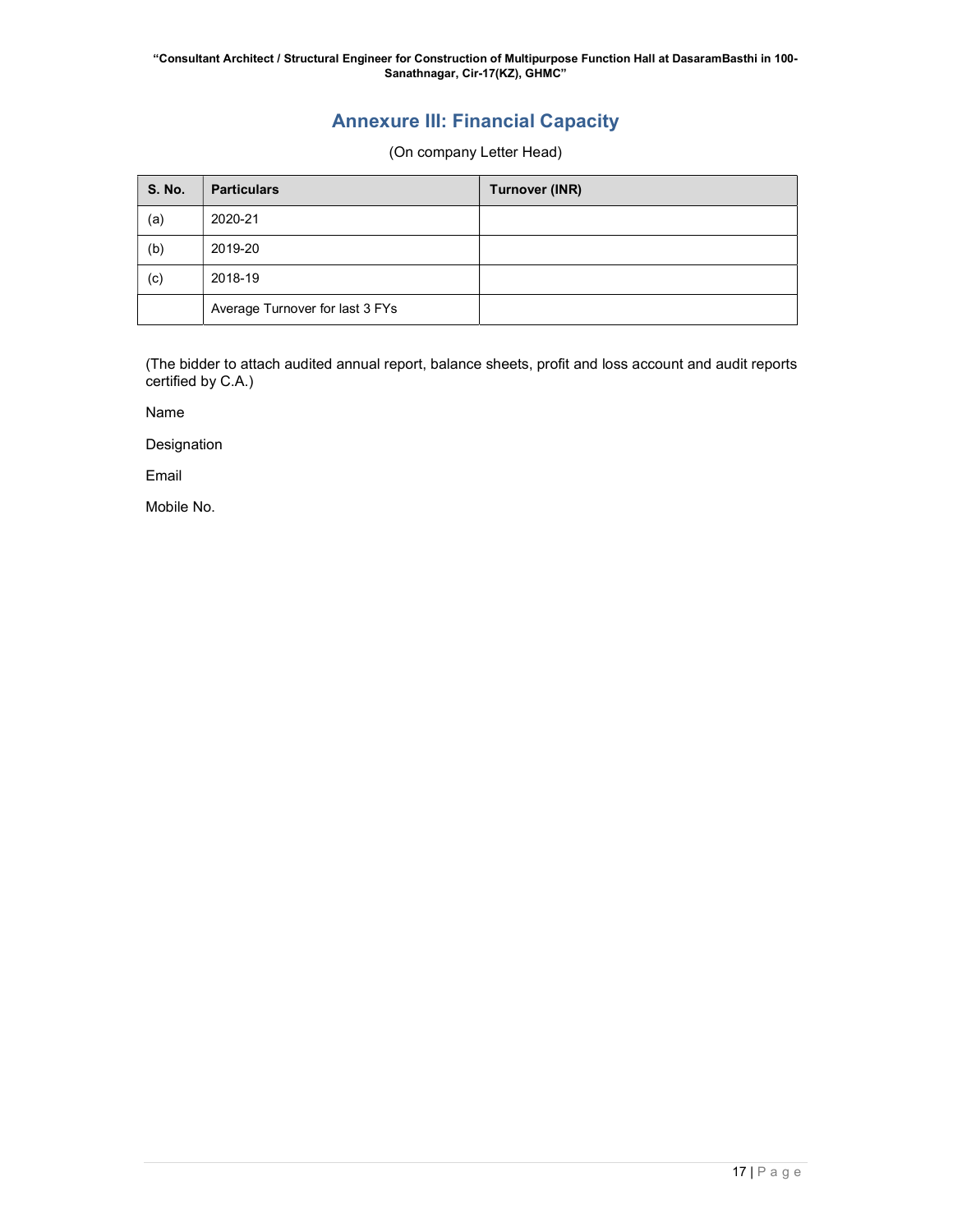"Consultant Architect / Structural Engineer for Construction of Multipurpose Function Hall at DasaramBasthi in 100- Sanathnagar, Cir-17(KZ), GHMC"

# Annexure IV: Applicant Experience

(On company Letter Head)

| S.<br>No. | <b>Client</b> | Project<br><b>Name</b> | Project<br>value(INR) | <b>Consultancy</b><br>Fees (INR) | Date of<br>Initiation | <b>Completion</b><br>date | <b>Documentary</b><br>proof<br>attached |
|-----------|---------------|------------------------|-----------------------|----------------------------------|-----------------------|---------------------------|-----------------------------------------|
| . .       |               |                        |                       |                                  |                       |                           |                                         |
| 2.        |               |                        |                       |                                  |                       |                           |                                         |
| 3.        |               |                        |                       |                                  |                       |                           |                                         |
| -4.       |               |                        |                       |                                  |                       |                           |                                         |

Signature:

Name

Designation

Email

Mobile No.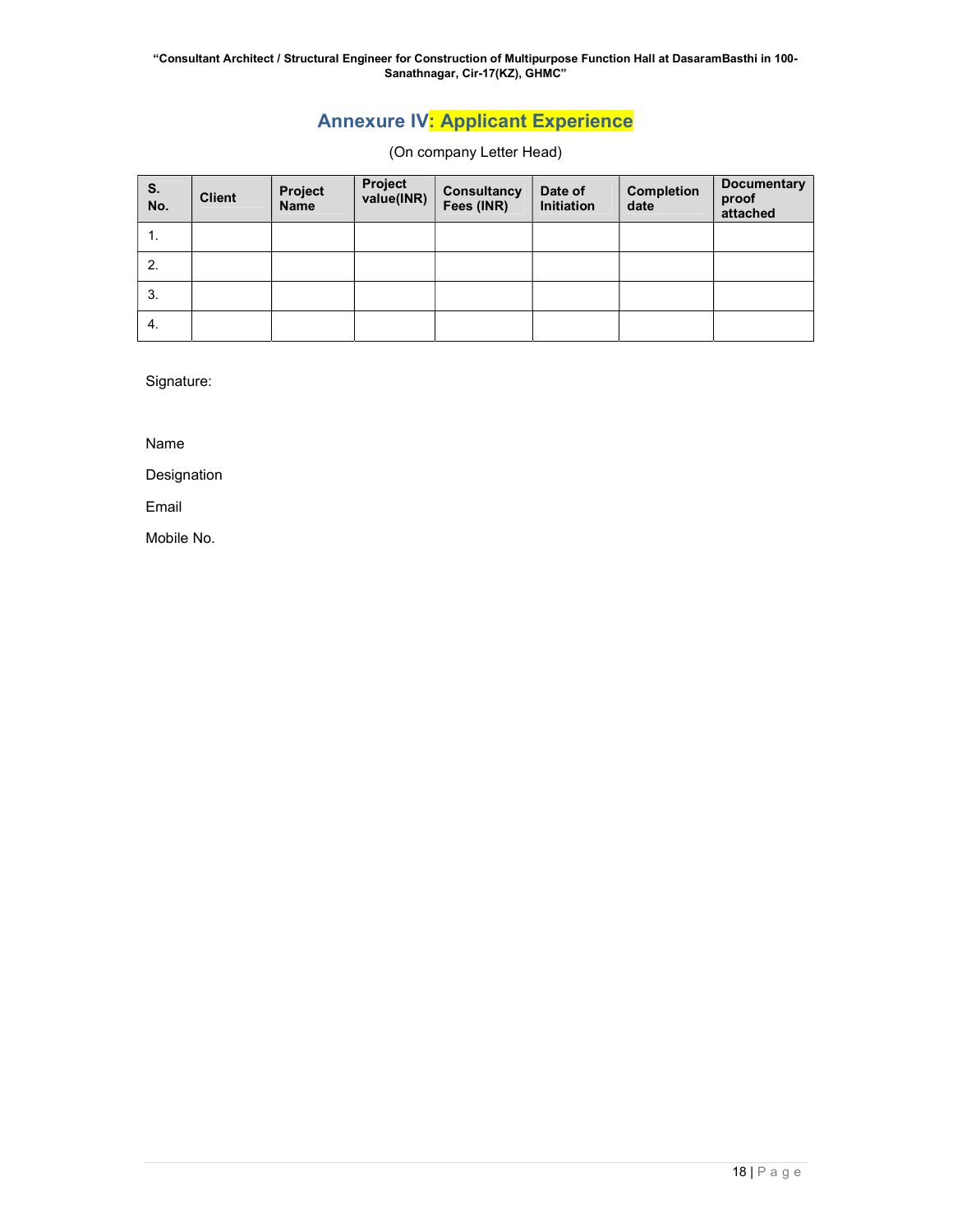| <b>S. No.</b> | <b>Particulars</b>                 | <b>Details</b>                |
|---------------|------------------------------------|-------------------------------|
| (a)           | Name of the Project                |                               |
| (b)           | Type of Project                    |                               |
| (c)           | Type of the Client (if applicable) | Government/ PSU/ Private firm |
| (d)           | Name of Client                     |                               |
| (e)           | Project area                       |                               |
| (d)           | Project cost                       |                               |
| (e)           | Development model                  |                               |
| (f)           | Requirements from Client           |                               |
| (g)           | Payment terms                      |                               |
| (h)           | Key features                       |                               |
| (i)           | Project Photos/ Drawings           |                               |
| (j)           | Developed Area Chart               |                               |

# Annexure V: Details of Work Experience

Note: Applicants are required to submit supporting documentary proofs such as Agreement/ Work Order& Completion certificates.

Applicant may fill separate sheet for each project.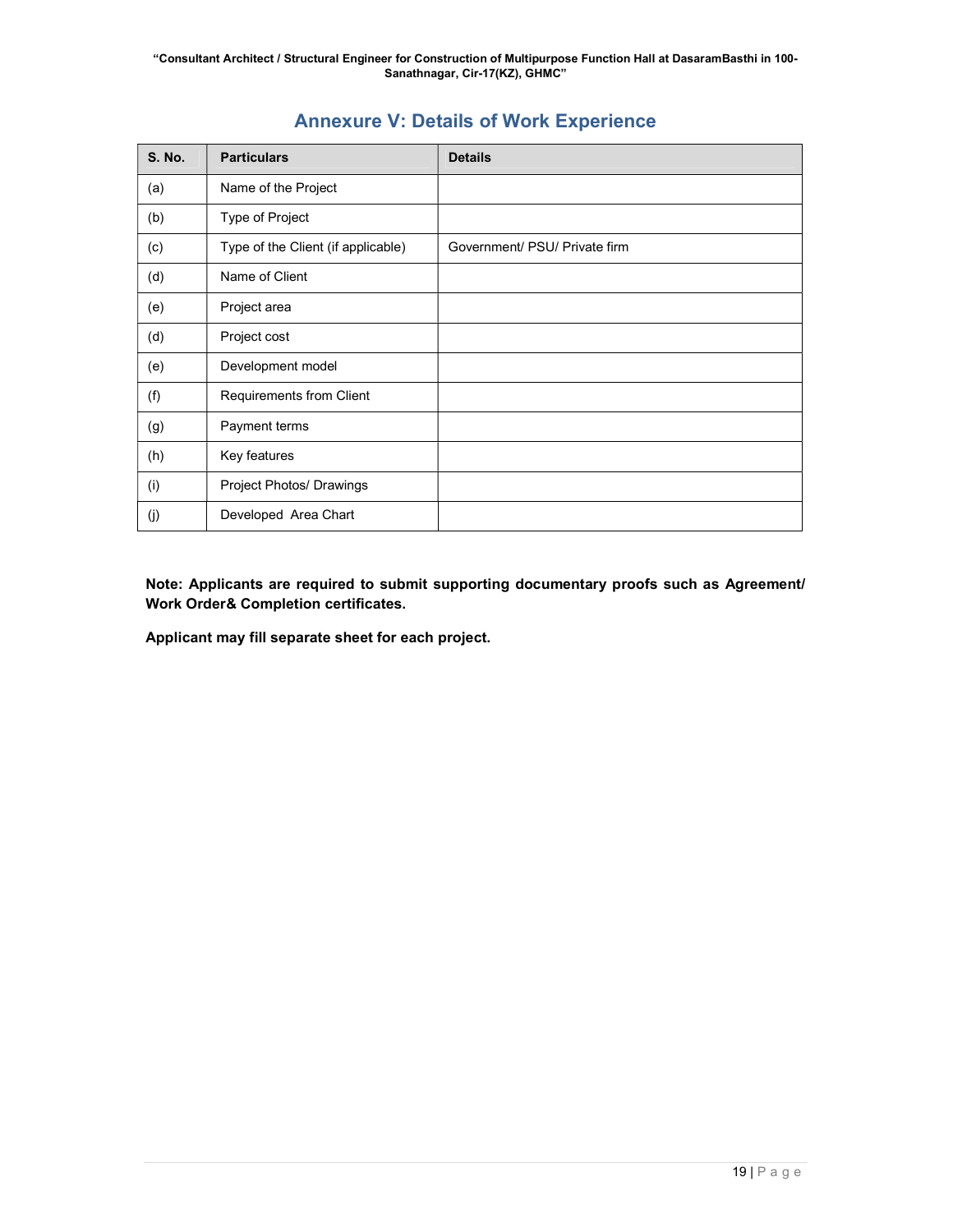# Annexure VI: Key staff deployed and qualifications

Consultant to share the structure of team to be deployed, CVs of proposed team in line with Terms of Reference and Evaluation Criteria as per Section II, Clause 5.

The CVs shall be in the following format:

| Name of Staff - Position proposed                                                 |                      |                                                   |             |                 |                      |                            |  |
|-----------------------------------------------------------------------------------|----------------------|---------------------------------------------------|-------------|-----------------|----------------------|----------------------------|--|
| 1. Name of staff                                                                  | ÷                    |                                                   |             |                 |                      |                            |  |
| 2.Date of birth                                                                   | ÷                    |                                                   |             | 3. Nationality: |                      |                            |  |
| 4. Education                                                                      | ÷                    | <b>College/University</b>                         |             | Degree obtained |                      | Date/Year of<br>obtainment |  |
|                                                                                   |                      |                                                   |             |                 |                      |                            |  |
|                                                                                   |                      |                                                   |             |                 |                      |                            |  |
|                                                                                   |                      |                                                   |             |                 |                      |                            |  |
| 4. Membership of professional<br>associations                                     | $\ddot{\phantom{a}}$ |                                                   |             |                 |                      |                            |  |
| 5. Other training                                                                 | $\ddot{\cdot}$       |                                                   |             |                 |                      |                            |  |
| 6. Countries of work experience                                                   | t.                   |                                                   |             |                 |                      |                            |  |
| 8. Language                                                                       |                      | Language                                          | <b>Read</b> |                 | <b>Write</b>         | <b>Speak</b>               |  |
|                                                                                   |                      |                                                   |             |                 |                      |                            |  |
|                                                                                   |                      |                                                   |             |                 |                      |                            |  |
| Employment record<br>9.                                                           |                      | From $\rule{1em}{0.15mm}$ to $\rule{1em}{0.15mm}$ |             |                 |                      |                            |  |
|                                                                                   |                      | <b>Employer</b>                                   |             |                 | <b>Position held</b> |                            |  |
| 10. Work undertaken that best illustrates capability to handle the tasks assigned |                      |                                                   |             |                 |                      |                            |  |

# Certification:

I, the undersigned, certify that to the best of my knowledge and belief, these Data correctly describe me, my qualifications, and my experience.

[Signature of Staff Member or Authorized Representative of the Consultant/Firm]

Date: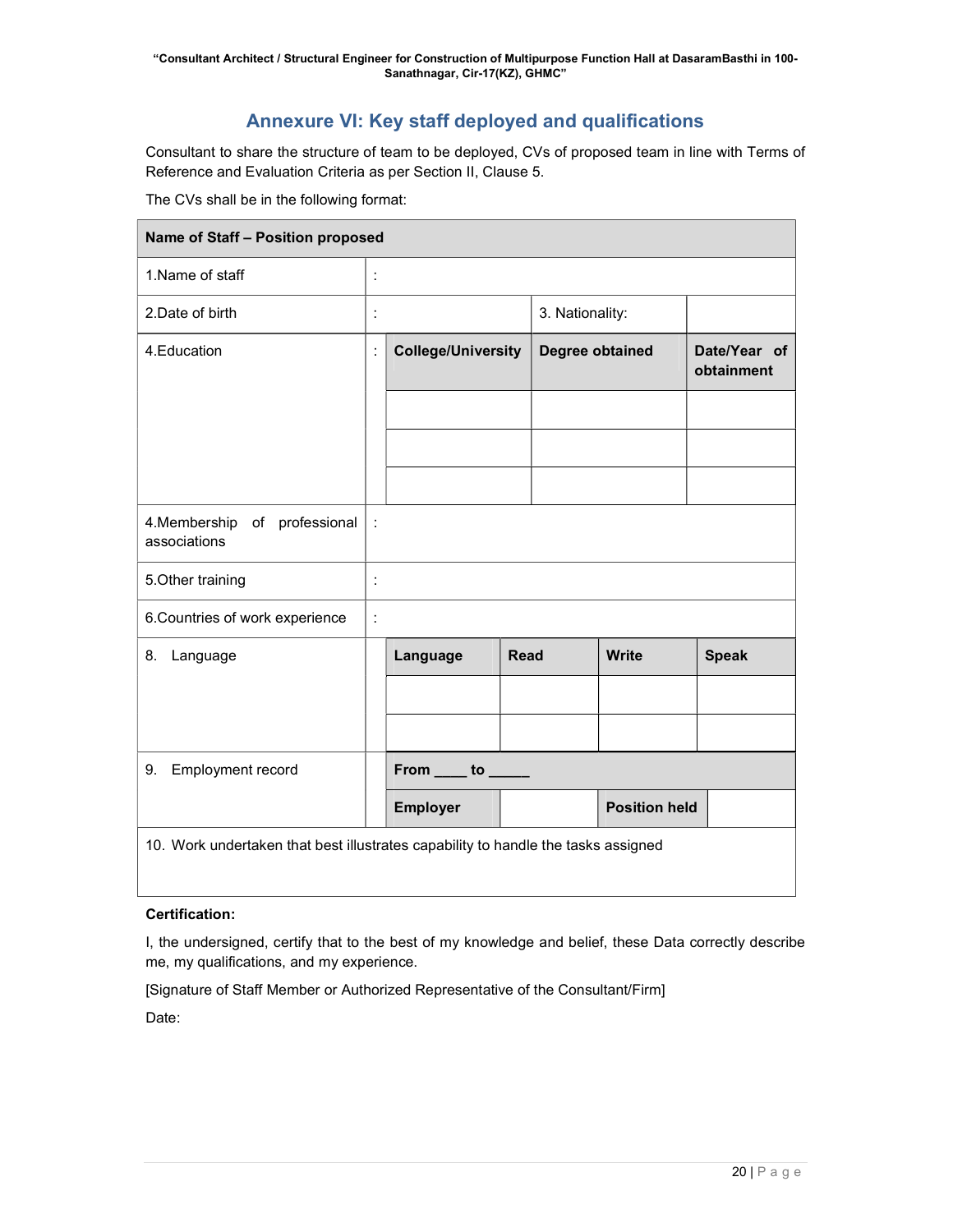# Annexure VII: Design, Approach and Methodology

(To be a maximum of 10 pages)

The Applicant shall detail and describe the proposed design, concept plan, approach and methodology for execution in this annexure which shall be evaluated as per the Evaluation Criteria mentioned in Section III, Clause 2.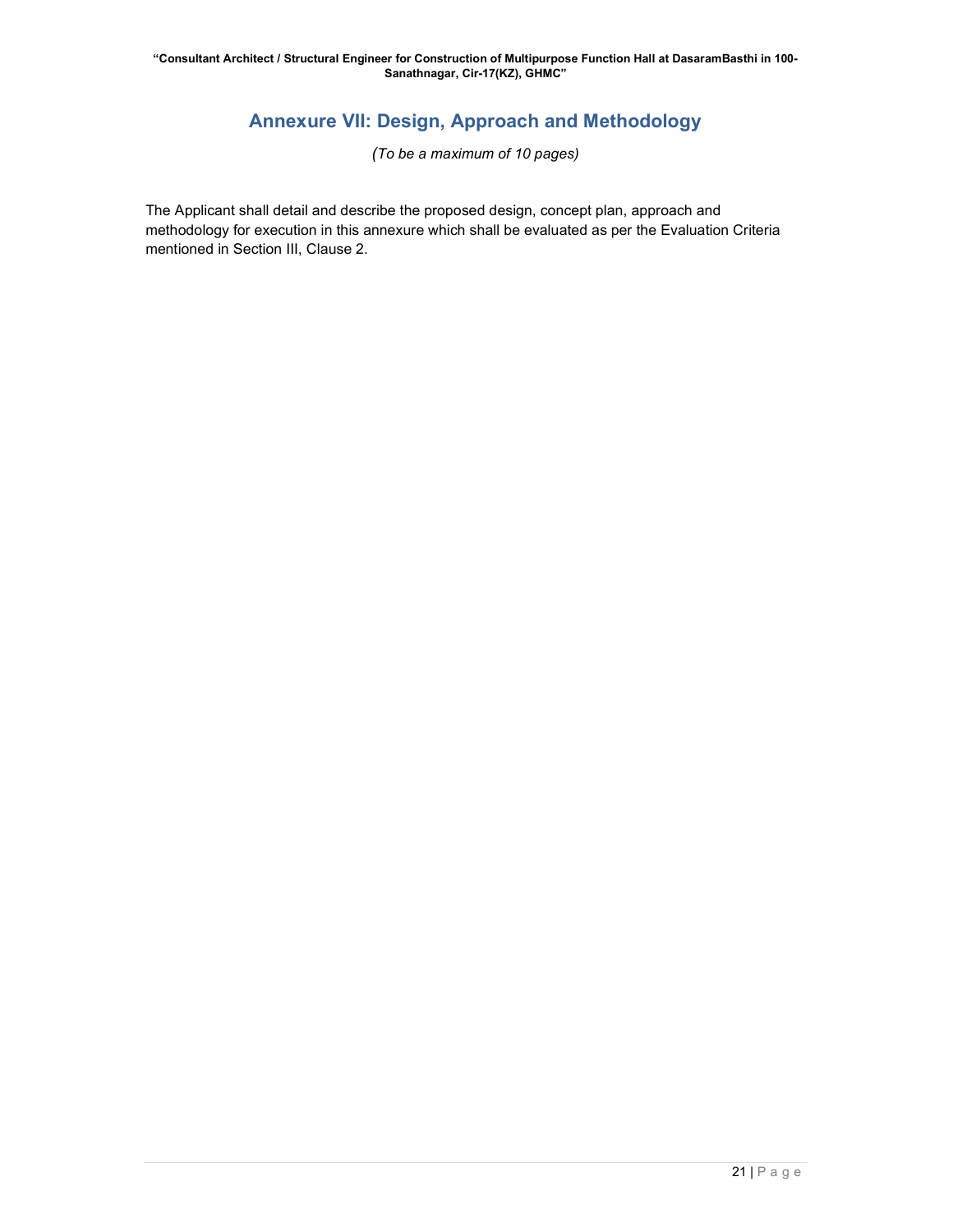# Annexure VIII: Financial Bid

(On company Letter Head & to be signed by MD/ CEO/ Proprietor)

Date: / /2022

To

The Executive Engineer Circle-17, KZ Greater Hyderabad Municipal Corporation

 $\mathcal{L}_\text{max}$  and  $\mathcal{L}_\text{max}$  and  $\mathcal{L}_\text{max}$  and  $\mathcal{L}_\text{max}$  and  $\mathcal{L}_\text{max}$ 

Dear Sir

Subject: "Engaging of Consultant Architect / Structural Engineer for Construction of Multipurpose Function Hall at DasaramBasthi in 100-Sanathnagar, Cir-17(KZ), GHMC"

1. We have examined the details given in Request for Proposal provided by GHMC, for the Selection of Consultant(s) for subject work. Ourfee for the Scope of Services described in the RFP amounts to-

2. We undertake, if our Bid is accepted, to commence the works as soon as is reasonably possible after the receipt of the GHMC's notice to commence, and to complete the whole of the works comprised in the Contract within the time stated in the document.

3. We agree to abide by this Bid for the period of 90 days after the deadline date fixed for receiving the same, and it shall remain binding upon us and may be accepted at any time before the expiration of that period.

4. Unless and until a formal Agreement is prepared and executed this Bid, together with your written acceptance thereof, shall constitute a binding contract between us.

5. We understand that you are not bound to accept the lowest or any tender you may receive.

Thanking you. Yours faithfully

Signature:

In Capacity of ------------------

Duly authorized to sign proposal for and on behalf of --------------------

Place---------------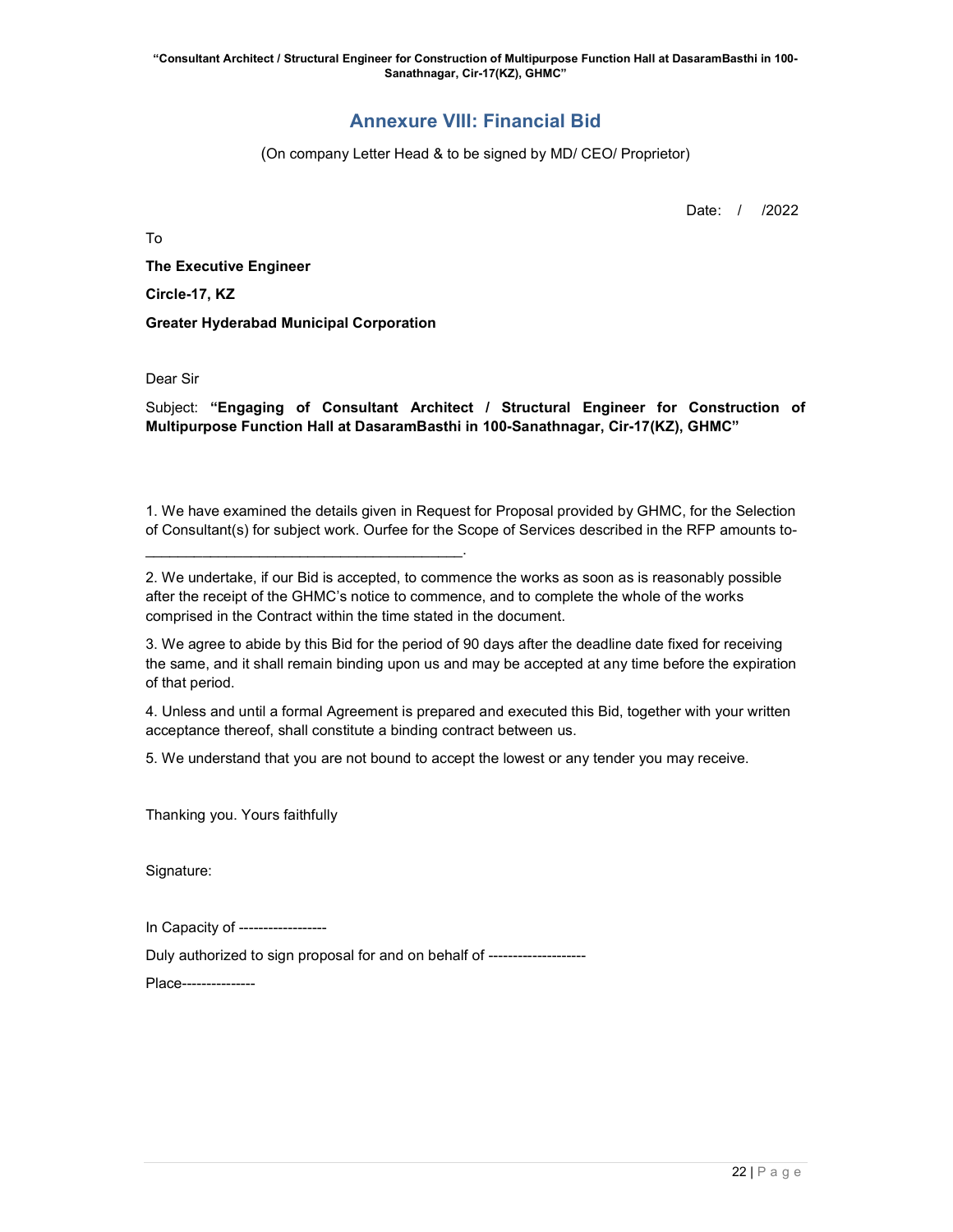# Section IV: General Conditions of Contract

# 1. General Provisions

# 1.1. Definitions

Unless the Context otherwise requires, the following Terms whenever used in this Contract have the following meanings:

- a) "Applicable Law" means the Laws and any other Instruments having the Force of Law in India, as they may be issued and in force from time to time.
- b) "Contract" means the Contract signed by the Parties, to which these General Conditions of Contract (GC) are attached, together with all the Documents listed in Clause 1 of such signed Contract.
- c) "Effective Date" means the Date on which this Contract comes into Force and Effect pursuant to Clause 2.1 of GC.
- d) "Contract Price" means the Price to be paid for the Performance of the Services, in accordance with Clause 6 of GC.
- e) "GC" means the General Conditions of Contract.
- f) "Local Currency" means Indian Rupees.
- g) "Member", in case the Consultant/ Firm consists of a Joint Venture of more than one Entity, means any of these Entities, and "Members" means all of these Entities; 'Member in Charge' means the Entity specified in the SC to act on their behalf in exercising all the Consultant/ Firm's Right and Obligations towards the Employer under this Contract.
- h) "Party" means the Employer or the Consultant/ Firm, as the case may be, and Parties means both of them.
- i) "Personnel" means Persons hired by the Consultant/ Firm or by any Sub Consultant/ Firm as Employees and assigned to the Performance of the Services or any part thereof; and 'Key Personnel' means the Personnel referred to in Clause 4.1 of GC.
- j) "SC" means the Special Conditions of Contract by which these General Conditions of Contact may be amended or supplemented.
- k) "Services" means the Work to be performed by the Consultant/ Firms pursuant to this Contract as described in Terms of Reference.
- l) "Sub Consultant/ Firm" means any Entity to which the Consultant/ Firm subcontracts any Part of the Services in accordance with the provisions of Clauses 3.5 and 4.
- m) 'Third party" means any Person or Entity other than the Government, the Employer, the Consultant/ Firm, or a Sub Consultant/ Firm.

# 1.2. Law Governing the Contract

These standard conditions shall be governed by and construed in accordance with the laws of India. The Courts in Telangana shall have the exclusive jurisdiction to entertain and decide any petition, application, suit etc. pertaining to the present project and any subject thereof.

# 1.3. Language

This Contract has been executed in English Language, which shall be the Binding and Controlling Language for all Matters relating to the Meaning or Interpretation of the Contract.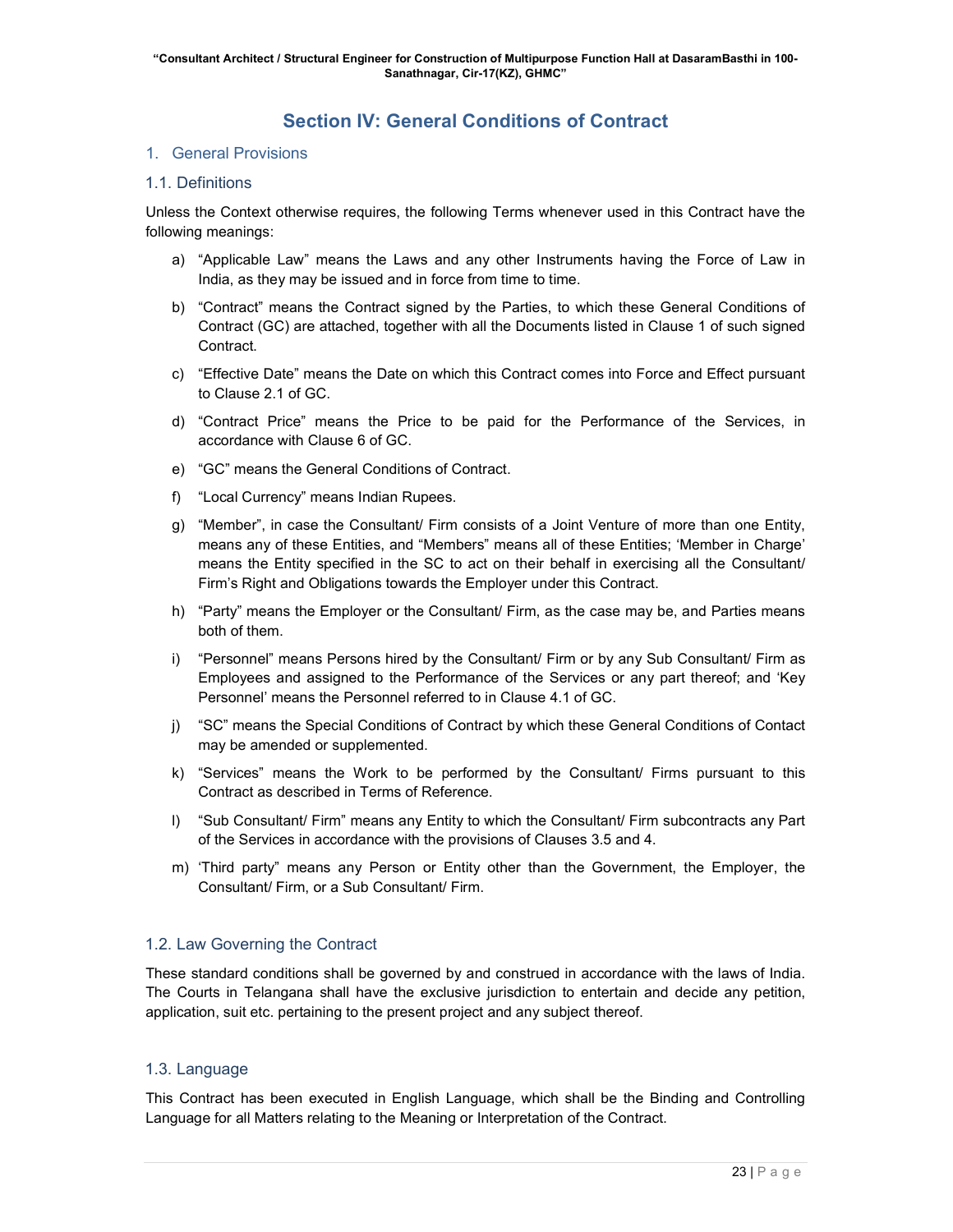# 1.4. Notices

- Any notice, request or consent required or permitted to be given or made pursuant to these standard conditions shall be in writing. Any such notice, request or consent shall be deemed to have been given or made when delivered in person to an authorized representative of the party to whom the communication is addressed, or when sent to such party at the mentioned address.
- A party may change its address for notice hereunder by giving the other party notice in writing of such change to the mentioned address.

# 1.5. Location

The Services shall be performed in the Greater Hyderabad Municipal Corporation Area

# 1.6. Authorized Representatives

Any Action required or permitted to be taken, any Document required or permitted to be executed, under this Contract by the Employer or the Consultant/ Firm may be taken or executed by the Officials specified in the Contract.

# 1.7. Taxes and Duties

The Consultant/ Firm, Sub Consultant/ Firm and their Personnel shall pay such Taxes, Duties, Fees and other Impositions as may be levied under the Applicable Law, the Amount of which is deemed to have been included in the Contract Price. If, after the date of this Contract, there is any change in the Applicable Law with respect to taxes and duties which increases or decreases the cost incurred by the Consultant/ Firm in performing the Services, then the remuneration and reimbursable expenses otherwise payable to the Consultant/ Firm under this Contract shall be increased or decreased accordingly by agreement between the Parties, and corresponding adjustments shall be made to the amounts referred to in GC 6.2.

# 1.8. Limit of scope of work

Employer may limit scope of work to any stage / components and the payments shall be done up to that completion of services till that stage.

# 2. Commencement, Completion, Modification and Termination of Contract

# 2.1. Effectiveness of Contract

This Contract shall come into Effect either on the Date when the Contract is signed by both the Parties or on such other Date as may be stated in the GC.

# 2.2. Commencement of Services

The Consultant/ Firm shall begin carrying out the Services from the Effective Date, or at such other Date as may be specified by the Employer.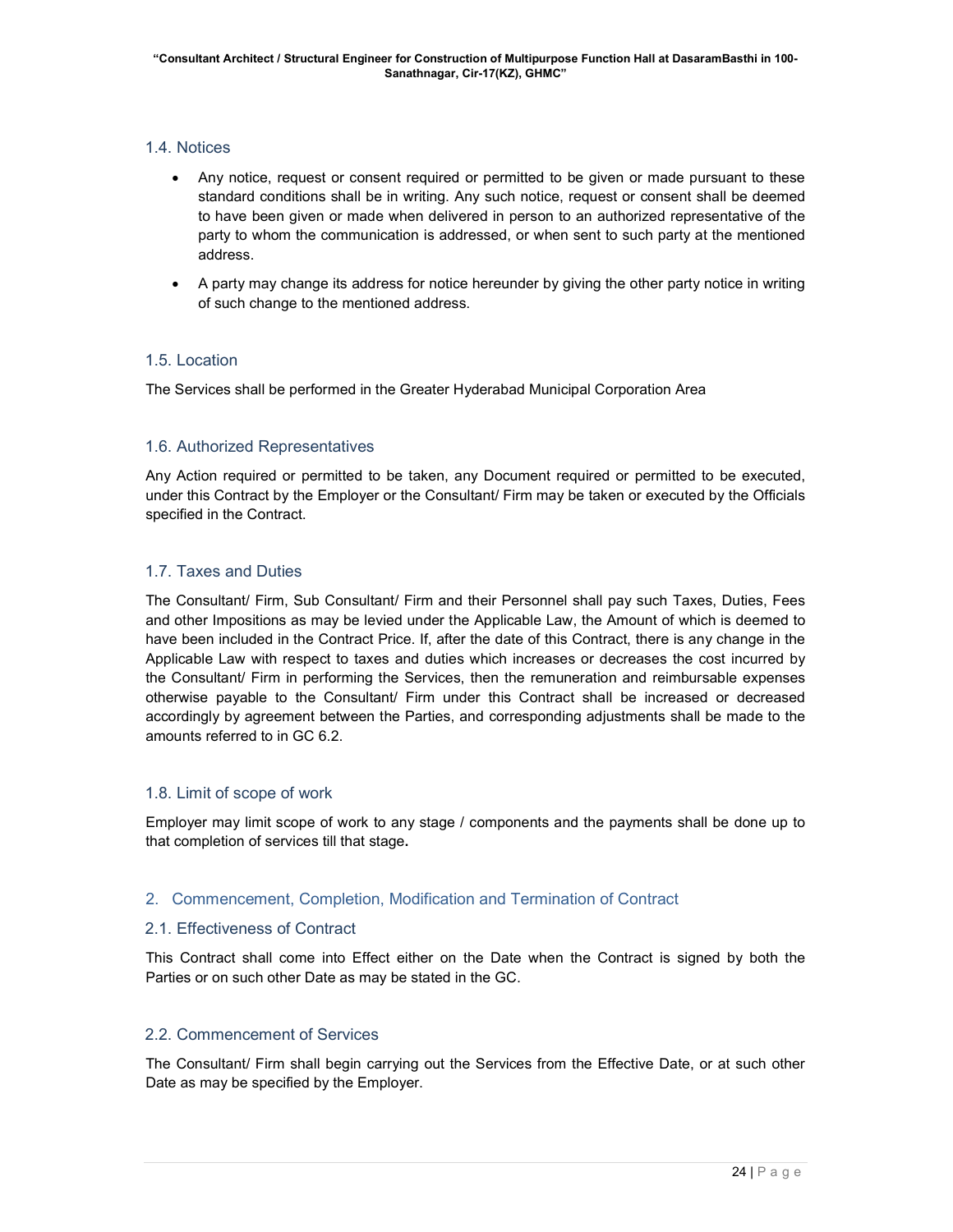# 2.3. Expiration of Contract

Unless terminated earlier pursuant to Clause 2.7, this Contract shall terminate at the end of such time period after the Effective Date as specified in Terms of Reference.

# 2.4. Modification

Modification of the Terms and Conditions of this Contract may include Modification of the Scope of the Services or of the Contract Price, may only be made by Written Agreement between the Parties.

# 2.5. Force Majeure

# 2.5.1. Definition

For the purposes of this Contract, "Force Majeure" means an Event which is beyond the Reasonable Control of a Party, and which makes a Party's Performance of its Obligations under the Contract impossible or so impractical as to be considered impossible under the circumstances.

# 2.5.2. No Breach of Contract

The Failure of a Party to fulfil any of its Obligations under the Contract shall not be considered to be a Breach of, or Default under this Contract so far as such Inability arises from an Event of Force Majeure, provided that the Party affected by such an event (a) has taken all Reasonable Precautions, Due Care and Reasonable Alternative Measures in order to carry out the Terms and Conditions of this Contract, and (b) has informed the other Party as soon as possible about the Occurrence of such an Event.

# 2.5.3. Extension of Time

Any Period, within which a Party shall, pursuant to this Contract, complete any Action or Task, shall be extended for a Period equal to the time during which such Party was unable to perform such Action as a Result of Force Majeure and as approved by the Competent authority of GHMC.

# 2.6. Suspension

The Employer may by Written Notice of Suspension to the Consultant/ Firms, suspend all Payments to the Consultant/ Firm hereunder if the Consultant/ Firm fail to perform any of his Obligations under this Contract, including the carrying out of the Services, provided that such Notice of Suspension (i) shall specify the Nature of the Failure, and (ii) shall request the Consultant/ Firm to remedy such Failure within a period not exceeding thirty (30) days after receipt by the Consultant/ Firm of such Notice of Suspension. Employer shall pay Consultant/ Firms for all work-in-progress, Services already performed, and expenses incurred by Consultant/ Firms up to and including the effective date of the Suspension of this Agreement.

# 2.7. Termination

# 2.7.1. By the Employer

The Employer may terminate this Contract, by not less than thirty (30) days' Written Notice of Termination to the Consultant/ Firms, to be given after the Occurrence of any of the Events specified in Paragraphs (a) through (d) of this Clause 2.7.1 and sixty (60) days in the case of the Event referred to in (e).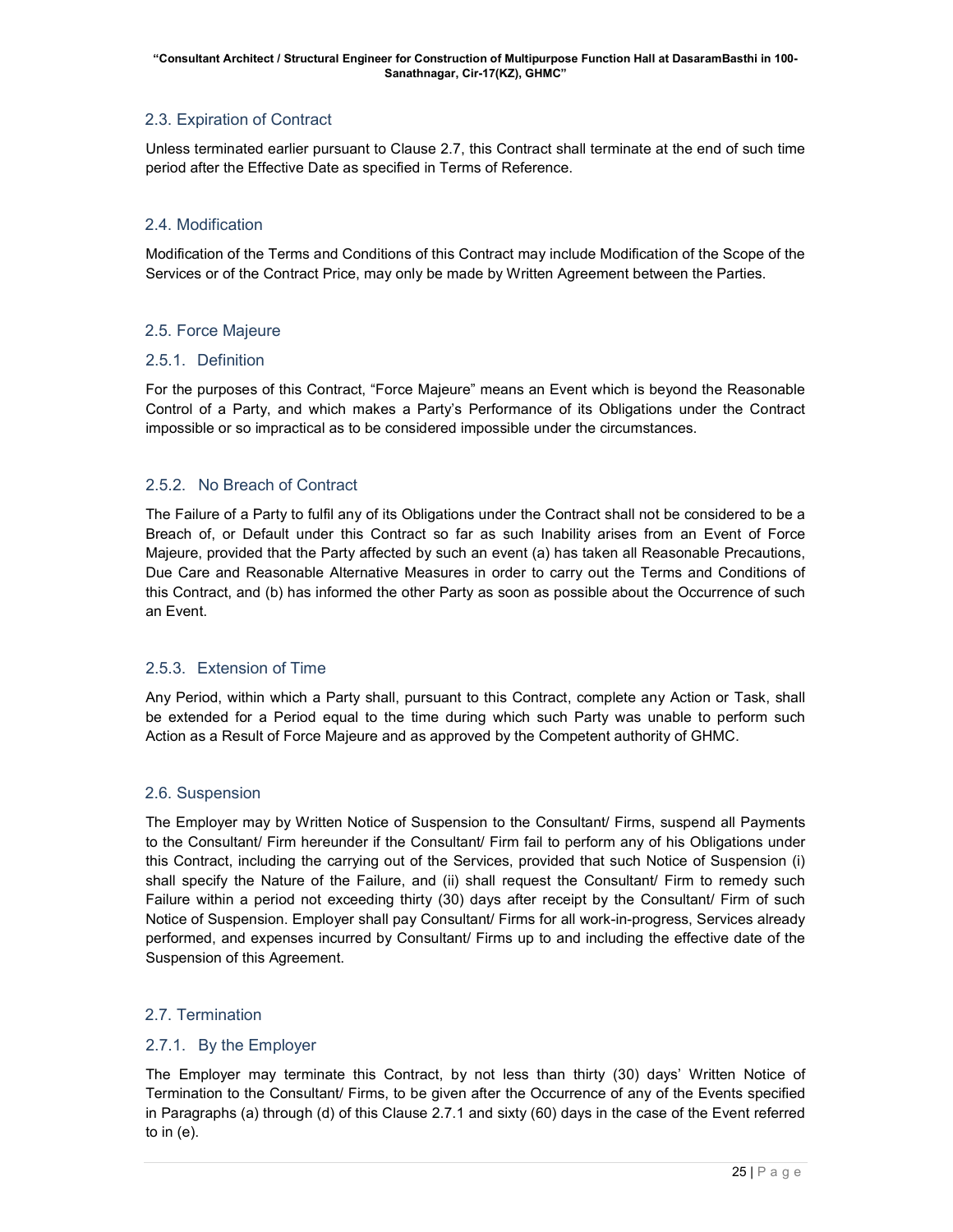- a. If the Consultant/ Firm does not remedy a Failure in the Performance of his Obligations under the Contract, within thirty (30) days of receipt after being notified or within such further period as the Employer may have subsequently approved in writing.
- b. If the Consultant/ Firm (or any of their Members) becomes insolvent or bankrupt.
- c. If, as the result of Force Majeure, the Consultant/ Firm is unable to perform a Material Portion of the Services for a period of not less than sixty (60) days ; or
- d. If the Consultant/ Firm, in the Judgment of the Employer has engaged in Corrupt or Fraudulent Practices in competing for or in executing the Contract.

For the purpose of this Clause

- i. "Corrupt Practice" means the Offering, Giving, Receiving or Soliciting of anything of value to influence the Action of a Public official in the selection process or in contract execution.
- ii. "Fraudulent Practice" means a Misrepresentation of Facts in order to influence a Selection Process or the Execution of a Contract to the detriment of the Employer, and includes Collusive Practice among Consultant/ Firms (prior to or after Submission of Proposals) designed to establish Prices at Artificial, Non Competitive Levels and to deprive the Employer of the Benefits of Free and Open Competition.
- e. If the Employer, in its sole discretion and for any Reason whatsoever, decides to terminate this Contract.

# 2.7.2. By the Consultant/ Firm

The Consultant/ Firm may terminate this Contract, by not less than thirty (30) days' Written Notice to the Employer, such Notice to be given after the Occurrence of any of the Events specified in Paragraphs (a) through (c) of this Clauses 2.7.2.

- a. If the Employer fails to pay any monies due to the Consultant/ Firm pursuant to this Contract and not subject to Dispute pursuant to Clause 7.0 hereof within forty-five (45) days after receiving Written Notice from the Consultant/ Firm that such Payment is overdue.
- b. If the Employer is in Material Breach of its Obligations pursuant to this Contract and has not remedied the same with in forty five (45) days (or such longer period as the Consultant/ Firm may have subsequently approved in Writing) following the Receipt by the Employer of the Consultant/ Firm's Notice specifying such Breach.
- c. If, as the Result of Force Majeure, the Consultant/ Firm is unable to perform a Material Portion of the Services for a Period of not less than sixty (60 days).

However, Consultant may terminate this Agreement, or any particular Services, immediately upon written notice to the Employer if Consultant reasonably determine that Consultant can no longer provide the Services in accordance with applicable law or professional obligations.

# 2.7.3. Cessation of Rights and Obligations

Upon Termination of this Contract pursuant to Clause 2.7, or upon expiration of this Contract pursuant to Clause GC 2.3, all Rights and Obligations of the Parties hereunder shall cease except

> a. Such Rights and Obligations as may have occurred on the Date of Termination or Expiration.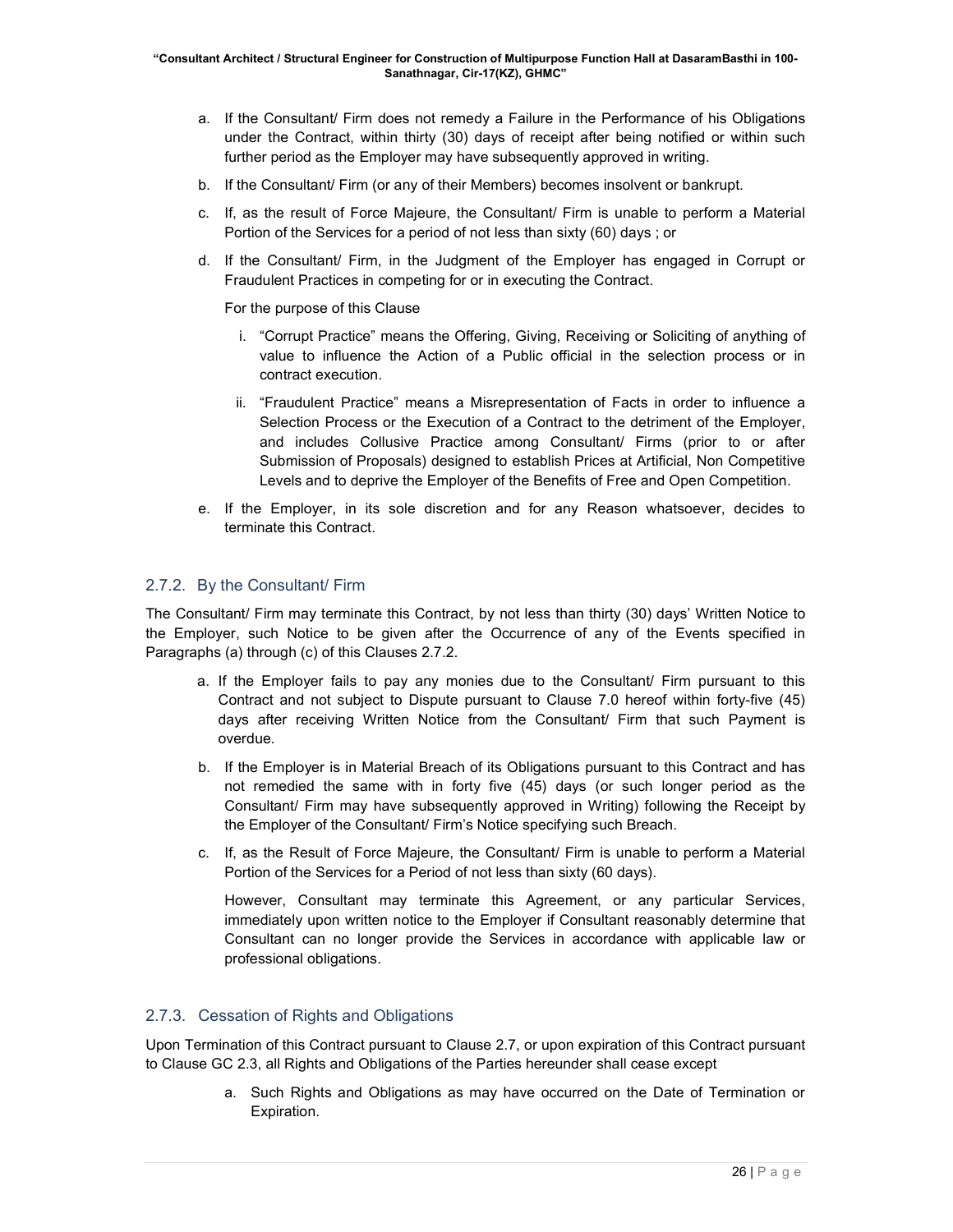- b. The Obligation of Confidentiality set forth in Clause GC 3.3 hereof.
- c. Any Right which a Party may have under the Applicable Law.

# 2.7.4. Cessation of Services

Upon Termination of this Contract by Notice of either Party to the other pursuant to Clause GC 2.7.1 or GC 2.7.2 hereof, the Consultant/ Firm shall, immediately upon dispatch or receipt of such notice, take all Necessary Steps to bring the Services to a close in a prompt and orderly manner and shall make every Reasonable Effort to keep Expenditures for this purpose to a minimum. With respect to Documents prepared by the Consultant/ Firm and Equipment and Materials furnished by the Employer, the Consultant/ Firm shall proceed as provided, respectively, by Clauses GC 3.7 and GC 3.8.

# 2.7.5. Payment upon Termination

Upon Termination of this Contract pursuant to Clauses 2.7.1 and 2.7.2, the Employer shall make the following payments to the Consultant/ Firm.

- a. Remuneration pursuant to Clause 6.0 for Services satisfactorily performed prior to the Effective Date of Termination.
- b. Except in the case of Termination pursuant to paragraphs (a) and (b) of Clause 2.7.1, Reimbursement of any reasonable cost incident to the prompt and orderly termination of the Contract.

# 3. Obligations of the Consultant/ Firm

#### 3.1. General

The Consultant/ Firm shall perform the Services and carry out his Obligations hereunder with all due Diligence, Efficiency and Economy, in accordance with generally accepted Professional Techniques and Practices, and shall observe Sound Management Practices, and employ Appropriate Advanced Technology and Safe Methods. The Consultant/ Firm shall always act, in respect of any Matter relating to this Contract or to the Services, as Faithful Advisers to the Employer, and shall at all times support and safeguard the Employer's legitimate interests in any dealings with Sub Consultant/ Firms or Third Parties.

#### 3.2. Conflict of Interests

# 3.2.1. Consultant/ Firm not to benefit from Commissions, Discounts, etc.

The Remuneration of the Consultant/ Firm pursuant to Clause 6.0 shall constitute the Consultant/ Firm's Sole Remuneration in connection with this Contract or the Services, and the Consultant/ Firm shall not accept for his own benefit any Trade Commission, Discount or similar Payment in connection with Activities pursuant to this Contract or to the Services or in the Discharge of their Obligations under the Contract, and the Consultant/ Firms shall use their best Efforts to ensure that the Personnel, any Sub Consultant/ Firms, and Agents of either of them, similarly shall not receive any such Additional Remuneration.

# 3.2.2. Procurement Rules of Funding Agencies

If the Consultant/ Firm, as part of the Services, have the Responsibility of advising the Employer on the Procurement of Goods, Works or Services, the Consultant/ Firm shall comply with any Applicable Procurement Guidelines of the Funding Agencies and shall at all times exercise such Responsibility in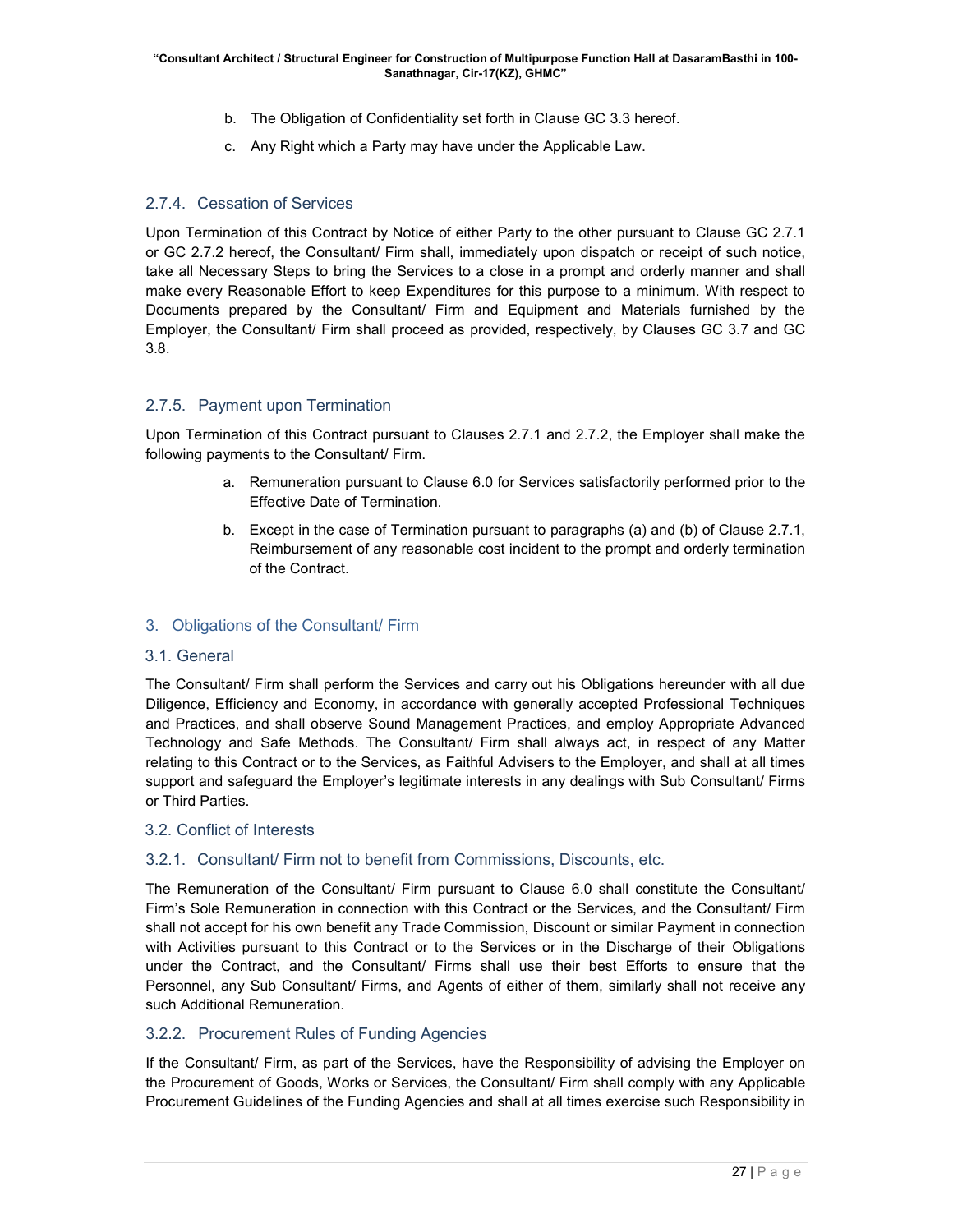the best interest of the Employer. Any Discounts or Commissions obtained by the Consultant/ Firm in the exercise of such Procurement Responsibility shall be for the Account of the Employer.

# 3.2.3. Consultant/ Firm and Affiliates not to engage in certain Activities

The Consultant/ Firm agrees that, during the Term of this Contract and after its Termination, the Consultant/ Firm and his Affiliates, as well as any Sub Consultant/ Firm and any of its Affiliates, shall be disqualified from providing Goods, Works or Services (other than the Services and any Continuation thereof) for any Project resulting from or closely related to the Services.

# 3.2.4. Prohibition of Conflicting Activities

Neither the Consultant/ Firm nor his Sub Consultant/ Firms nor the Personnel shall engage, either directly or indirectly, in any of the following Activities.

During the Term of this Contract, any Business or Professional Activities in the Government's Country which would conflict with the Activities assigned to him under this Contract.

# 3.3. Confidentiality

Except with the prior written consent of the Client, the Consultant and the Personnel shall not at any time communicate to any person or entity any confidential information acquired in the course of the Services, nor shall the Consultant and the Personnel make public the recommendations formulated in the course of, or as a result of, the Services. Except as otherwise permitted by this Agreement, neither of the parties may disclose to third parties the contents of this Agreement or any information/report/advice provided by or on behalf of the other that ought reasonably to be treated as confidential and/or proprietary. Parties may, however, disclose such confidential information to the extent that it: (a) is or becomes public other than through a breach of this Agreement, (b) is subsequently received by the receiving party from a third party who, to the receiving party's knowledge, owes no obligation of confidentiality to the disclosing party with respect to that information, (c) was known to the receiving party at the time of disclosure or is thereafter created independently, (d) is disclosed as necessary to enforce the receiving party's rights under this Agreement, or (e) must be disclosed under applicable law, legal process or professional regulations. These obligations shall be valid for a period of three (3) years from the date of termination of this Agreement.

# 3.4. Insurance to be taken out by the Consultant/ Firm

The Consultant/ Firms (a) shall maintain professional indemnity insurance to cover professional liability up to fee value of this project.

# 3.5. Consultant/ Firm's Actions requiring Employer's Prior Approval

The Consultant/ Firm shall obtain the Employer's Prior approval in Writing before taking any of the following Actions.

a. Entering into a Subcontract for the Performance of any Part of the Services, it being understood (i) that the Selection of the Sub Consultant/ Firm and the Terms and Conditions of the Subcontract shall have been approved in Writing by the Employer prior to the Execution of the Subcontract, and (ii) that the Consultant/ Firm shall remain fully Liable for the Performance of the Services by the Sub Consultant/ Firm and its Personnel pursuant to this Contract.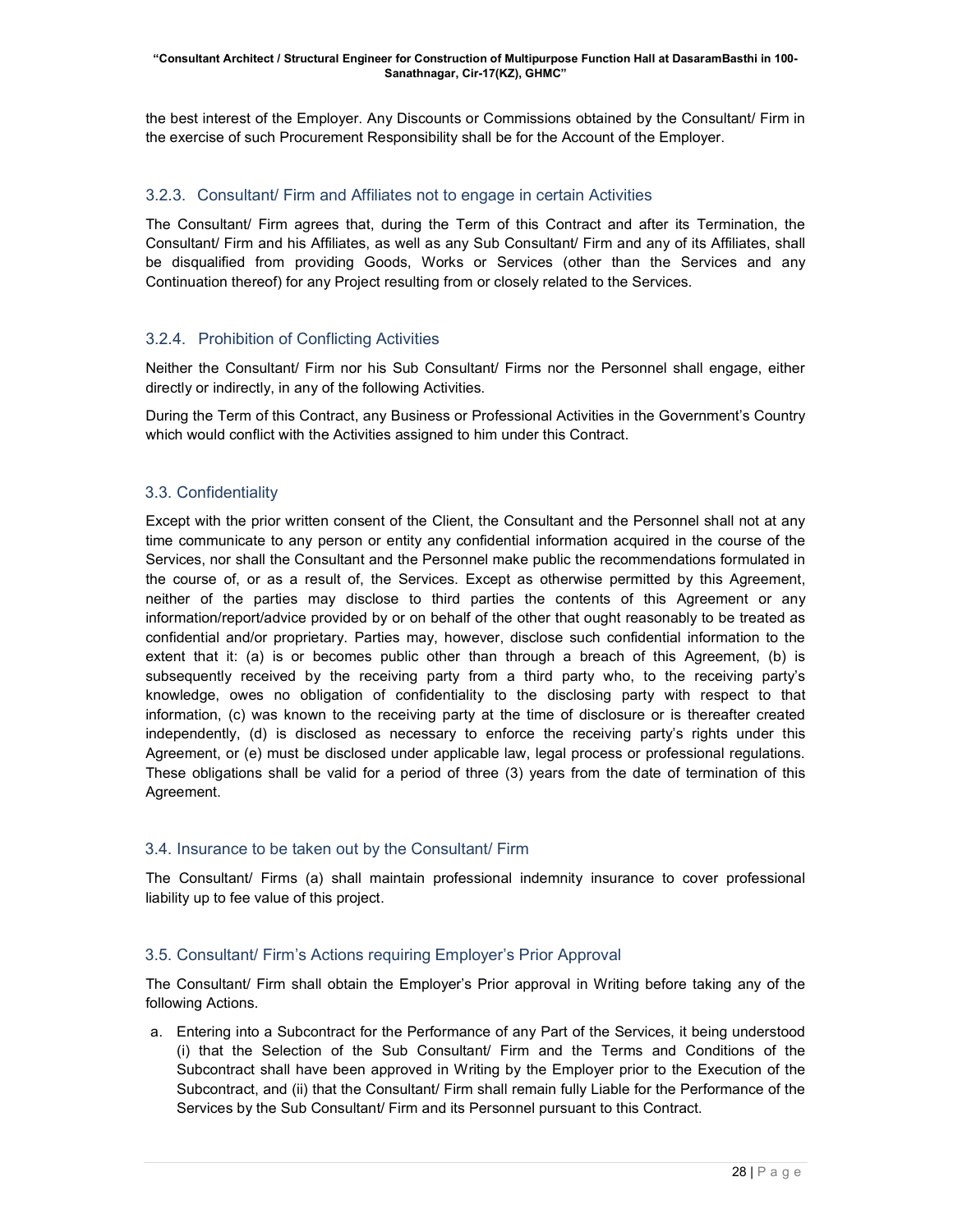b. Appointing such Members of the Personnel not listed by name in Annexure V ("Key Staff Deployed and Qualifications"),

# 3.6. Reporting Obligations

The Consultant/ Firm shall submit to the Employer the Reports and Documents specified in RFP in the Form, in the Numbers, and within the Periods set forth in the RFP.

# 3.7. Documents prepared by the Consultant/ Firm to be the Property of the Employer

All deliverables in the form of data, software, designs, utilities, tools, models, systems and other methodologies and know-how ("Materials") that Consultant own in performing the Services shall remain with Consultant .Notwithstanding the delivery of any Services, Consultant retain all intellectual property rights in the Materials (including any improvements or knowledge developed while performing the Services), and in any working papers that Consultant compile and retain in connection with the Services (but not Employer Information reflected in them).

# 3.8. Equipment and Materials furnished by the Employer

Equipment and Materials made available to the Consultant/ Firm by the Employer or purchased by the Consultant/ Firm with Funds provided by the Employer shall be the property of the Employer and shall be marked accordingly. Upon Termination or Expiration of this Contract, the Consultant/ Firm shall make available to the Employer in accordance with the Employer's Instructions. While in possession of such Equipment and Materials, the Consultant/ Firm, unless otherwise instructed by the Employer in writing, shall insure them at the Expense of the Employer in an amount equal to their Replacement Value.

# 4. Consultant/ Firm's Personnel and Sub Consultant/ Firms

# 4.1. Description of Personnel

The Titles, Agreed Job Descriptions, Minimum Qualifications and Estimated Periods of Engagement in carrying out of the Services of the Consultant/ Firm's Key Personnel are described in the RFP. The Key Personnel and Sub Consultant/ Firms listed by Title as well as by Name in Annexure V are hereby approved by the Employer.

# 4.2. Removal and / or Replacement of Personnel

- a. If for any Reason beyond the Reasonable Control of the Consultant/ Firm, it becomes necessary to replace any of the Key Personnel, the Consultant/ Firm shall forthwith provide as a Replacement a Person of Equivalent or Better Qualifications.
- b. If the Employer finds that any of the Personnel have (i) committed Serious Misconduct or has been charged with having committed a Criminal Action, or (ii) have Reasonable Cause to be dissatisfied with the Performance of any of the Personnel, then the Consultant/ Firm shall, at the Employer's Written Request specifying the Grounds therefore, forthwith provide as a Replacement a person with Qualifications and Experience acceptable to the Employer.
- c. The Consultant/ Firm shall have no Claim for Additional Costs arising out of or incidental to any Removal and / or Replacement of Personnel.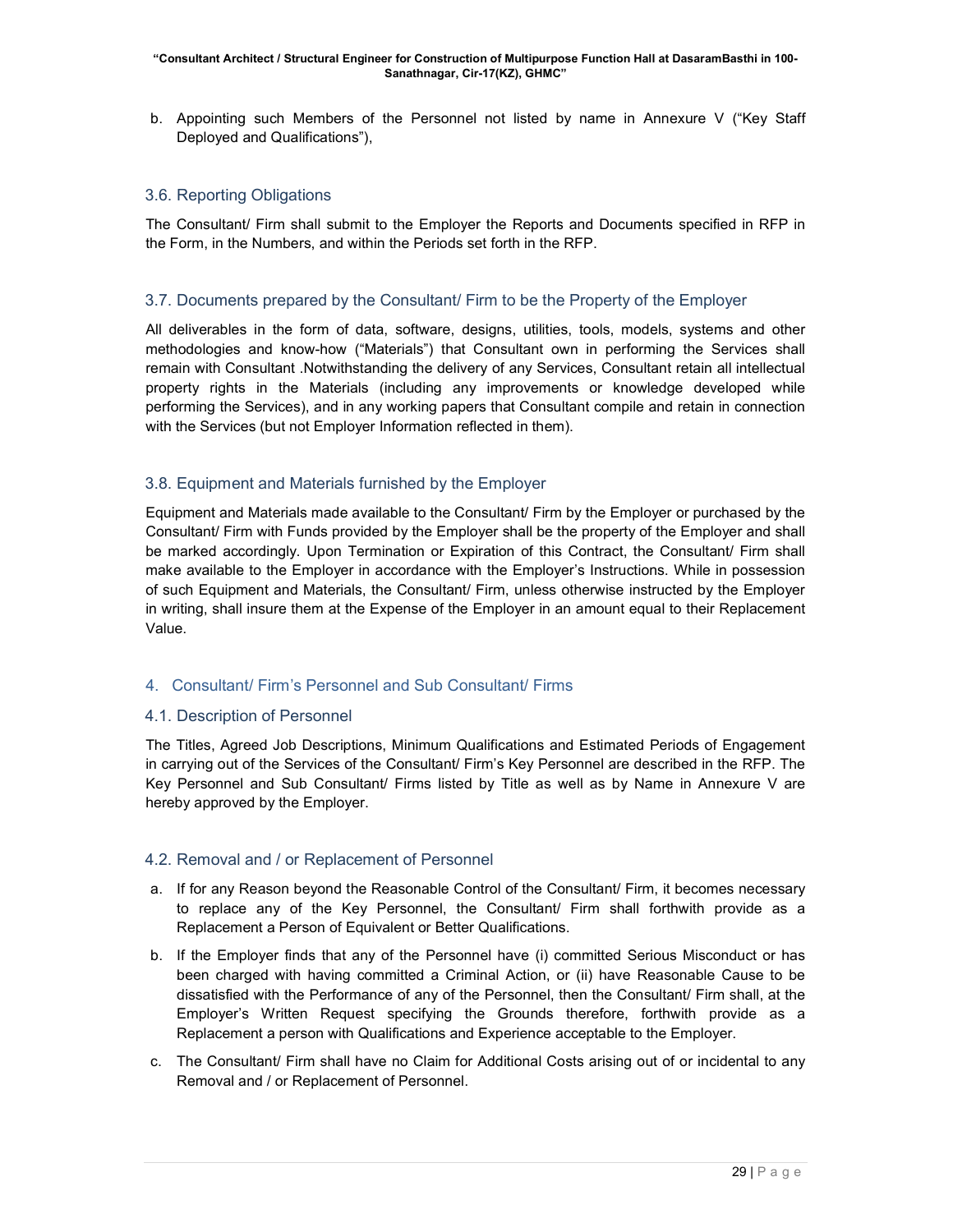# 5. Obligations of the Employer

#### 5.1. Assistance and Exemptions

Unless otherwise specified in the RFP, the Employer shall use its best efforts to ensure that the Government shall

- a. Issue to Officials, Agents and Representatives of the Government all such Instructions as may be Necessary or Appropriate for the Prompt and Effective Implementation of the Services.
- b. Assist the Consultant/ Firm and the Personnel and any Sub Consultant/ Firms employed by the Consultant/ Firms for the Services from any Requirement to register or obtain any Permit to practice their Profession or to establish themselves either individually or as a Corporate Entity according to the Applicable Law.
- c. Provide to the Consultant/ Firm, Sub Consultant/ Firms and Personnel any such other Assistance as may be specified in the RFP.

# 5.2. Services and Facilities

The Employer shall make available to the Consultant/ Firm and its Personnel, for the Purposes of the Services and Free of any Charge, the Services, Facilities and Property described in RFP at the time and in the manner specified, provided that if such Services, Facilities and Property shall not be made available to the Consultant/ Firms as and when so specified, the Parties shall agree on (i) any Time Extension that it may be appropriate to grant to the Consultant/ Firm for the Performance of the Services, (ii) the Manner in which the Consultant/ Firm shall procure any such Services, Facilities and Property from other Sources, and (iii) the Additional Payments, if any, to be made to the Consultant/ Firms as a result thereof.

# 6. Payment to the Consultant/ Firm

#### 6.1. Remuneration

The Consultant/ Firm's Total Remuneration shall be quoted in lumpsumincluding all Staff Costs, Sub Consultant/ Firms' Costs, Printing, Communications, Travel, Accommodation, and the like, and all other Costs incurred by the Consultant/ Firm in carrying out the Services described in Terms of Reference. Except as provided in Clause 5.2, the Price may only be increased above the amounts stated in Clause 6.2 if the Parties have agreed to Additional Payments in accordance with Clause 2.4.

# 6.2. Contract Price

The Contract Price shall be set forth based on the Financial proposal submitted by the Consultant.

# 7. Settlement of Disputes

#### 7.1. Amicable Settlement

The Parties shall use their best efforts to settle amicably all Disputes arising out of or in connection with this Contract or its Interpretation.

# 7.2. Dispute Settlement

Any Dispute between the Parties as to matters arising pursuant to this Contract that cannot be settled amicably within thirty (30) days after Receipt by one Party of the other Party's request for such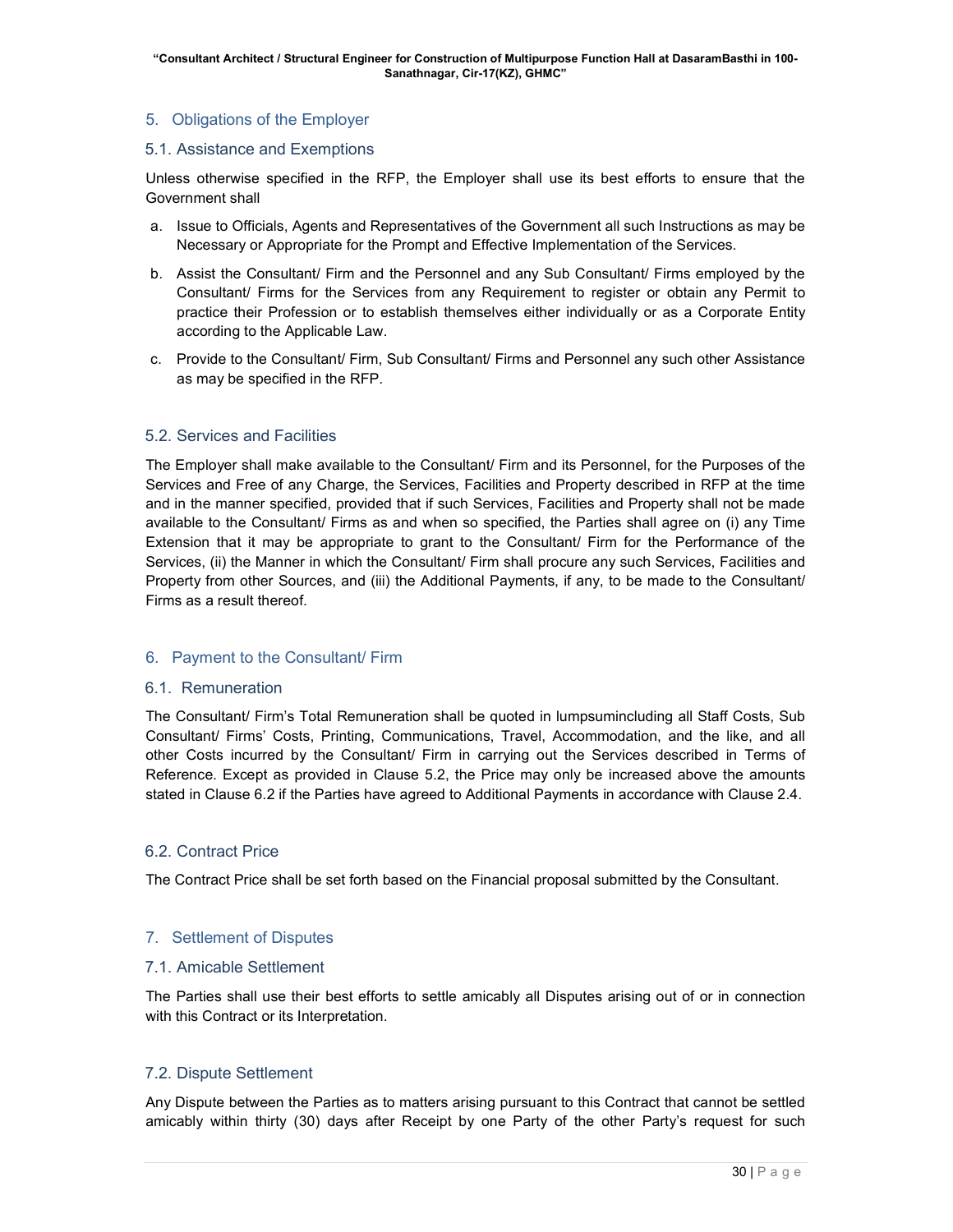Amicable Settlement may be submitted by either party for Settlement in accordance with the Provisions specified in the Clause 12.

# 8. Good Faith

The Parties undertake to act in good faith with respect to each other's rights under this Contract and to adopt all reasonable measures to ensure the realization of the objectives of this Contract.

# 9. Limitation of Liability

The Employer (and any others for whom Services are provided) shall not recover from Consultant, in contract or tort, under statute or otherwise, any amount with respect to loss of profit, data or goodwill, or any other consequential, incidental, indirect, punitive or special damages in connection with claims arising out of this Contract or otherwise relating to the Services, whether or not the likelihood of such loss or damage was contemplated. The Employer (and any others for whom Services are provided) shall not recover from Consultant, in contract or tort, including indemnification obligations under this contract, under statute or otherwise, aggregate damages in excess of the fees actually paid/limited to the amount of fees for the Services that directly caused the loss in connection with claims arising out of this Contract or otherwise relating to the Services. The Parties undertake to act in good faith with respect to each other's rights under this Contract and to adopt all reasonable measures to ensure the realization of the objectives of this Contract.

To the fullest extent permitted by applicable law and professional regulations, Employer shall indemnify Consultant against all claims by third parties (including the Employer's affiliates) and resulting liabilities, losses, damages, costs and expenses (including reasonable external and internal legal costs) arising out of the third party's use of or reliance on any Report disclosed to it by or through Employer or at Employer request. Employer shall have no obligation hereunder to the extent that Consultant have specifically authorized, in writing, the third party's reliance on the Report.

# 10. Exclusions

As part of the Contract, the Consultant/Firm is not expected to provide any accounting, legal or tax advice or prepare any branding or marketing material, engineering drawings and estimates, brand logo other than when the Consultant/Firm or any third party is appointed to do so under a separate contract. In the case that a third party is appointed, the Consultant/Firm is expected to do the Project Management for the same.

# 11. Payment Schedule

Payment will be made as specified in the Terms of Reference.

# 12. Arbitration

If any dispute or difference of any kind whatsoever shall arise between the Employer and the Consultant in connection with, or arising out of the Consultant, of the execution of the works, whether during the progress of the works or after their completion and whether before or after the termination, abandonment or breach of the Contract, it shall in the first place, be referred to and settled by the Executive Engineer who shall, within a period of thirty days after being requested by the Consultant to do so, given written notice of his decision to the Consultant. Upon receipt of the written notice of the decision of the Executive Engineer the Consultant shall promptly proceed without delay to comply with such notice of decision.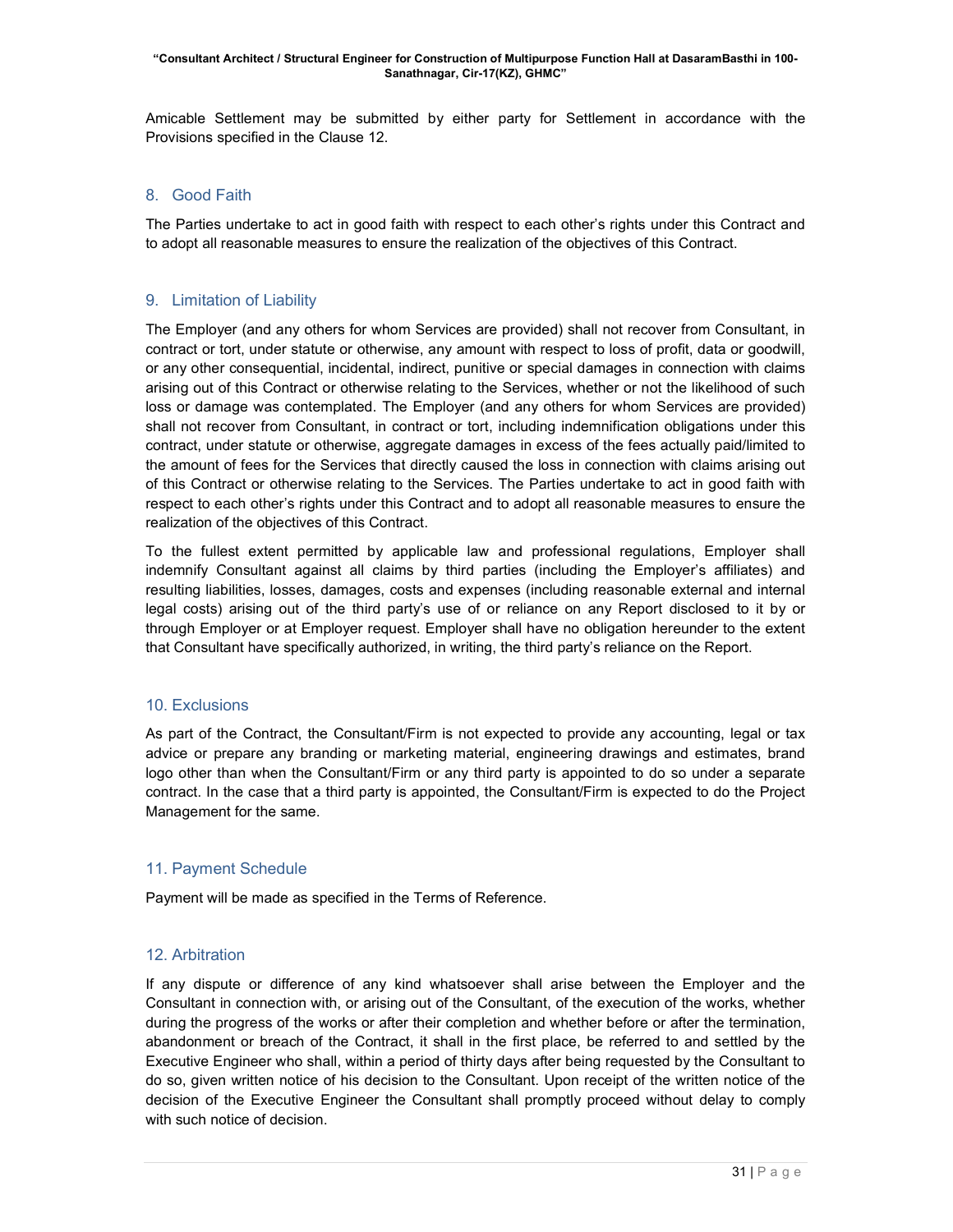If the Executive Engineer fails to give notice of his decision in writing with in a period of thirty days after being requested or if the Consultant is dissatisfied with the notice of the decision of the Executive Engineer, the Consultant may within Thirty days after receiving the notice of decision appeal to the Superintending Engineer of the Employer who shall afford an opportunity to the Consultant to be heard and to offer evidence in support of his appeal, the Superintending Engineer of the Employer shall give notice of his decision within a period of thirty days after the Consultants has given the said evidence in support of his appeal, subject to arbitration.

As herein after provided. If the Superintending Engineer fails to give notice of his decision in writing within a period of thirty days after being requested or if the Consultants is dissatisfied with the notice of the decision of the Superintending Engineer, the Consultant may within thirty days after receiving the notice of decision appeal to the Chief Engineer of the Employer, who shall afford an opportunity to the Consultant to be heard and to offer evidence in support of his appeal, the Chief Engineer of the Employer shall give notice of his decision within a period of thirty days after the Consultant has given the said evidence in support of his appeal, subject to arbitration as hereinafter provided. Such decision of the Chief Engineer of the Employer in respect of every matter so referred shall be final and binding upon the Consultant and shall forthwith be given effect to by the Consultant, who shall proceed with the execution of the works with all due diligence whether he requires arbitration as hereinafter provided, or not. If the Chief Engineer of the Employer has given written notice of his decision to the Consultant and no claim to arbitration, has been communicated to him by the Consultant within a period of thirty days from receipt of such notice, the said decision shall remain final and binding upon the Consultant. If the Chief Engineer of the Employer shall fail to give notice of his decision, as aforesaid, within a period of thirty days after being requested as aforesaid, or if the Consultant be dissatisfied with any such decision, then and in any such case the Consultant within thirty days after the expiration of the first named period of thirty days as the case may be, require that the matter or matters in dispute be referred to arbitration as hereinafter provided. Except as otherwise providing in the contract, any dispute and differences arising out of or relating to the contract shall be referred to adjudication as follows:

# (i). Settlement of all claims upto Rs.50,000/- in value and below by way of arbitration to be referred as follows:

| (a).    | Claims up to Rs.10,000/-   |   | Superintending Engineer                  |
|---------|----------------------------|---|------------------------------------------|
|         |                            |   | Greater Hyderabad Municipal Corporation, |
|         |                            |   | Hyderabad                                |
|         |                            |   |                                          |
| $(b)$ . | Claims above Rs.10,000/-   | ÷ | <b>Chief Engineer</b>                    |
|         | and upto 50,000/- in Value |   | Greater Hyderabad Municipal Corporation, |
|         |                            |   | Hyderabad                                |

The Arbitration proceedings will be conducted in accordance with the provisions of the Arbitration Act., 1990 and as amended from time to time. The Arbitrator shall invariably give reasons in the award.

# (ii) Settlement of all claims above Rs.50,000/- in value,

- a. All claims above Rs.50,000/- in value shall be decided by the Civil Court of competent jurisdiction by way of a regular suit and not by Arbitration.
- b. A reference for adjudication under this clause shall be made by either party to the contract with in six months from the date of intimating the Consultants of the preparation of final bill or his having accepted payment whichever is earlier.